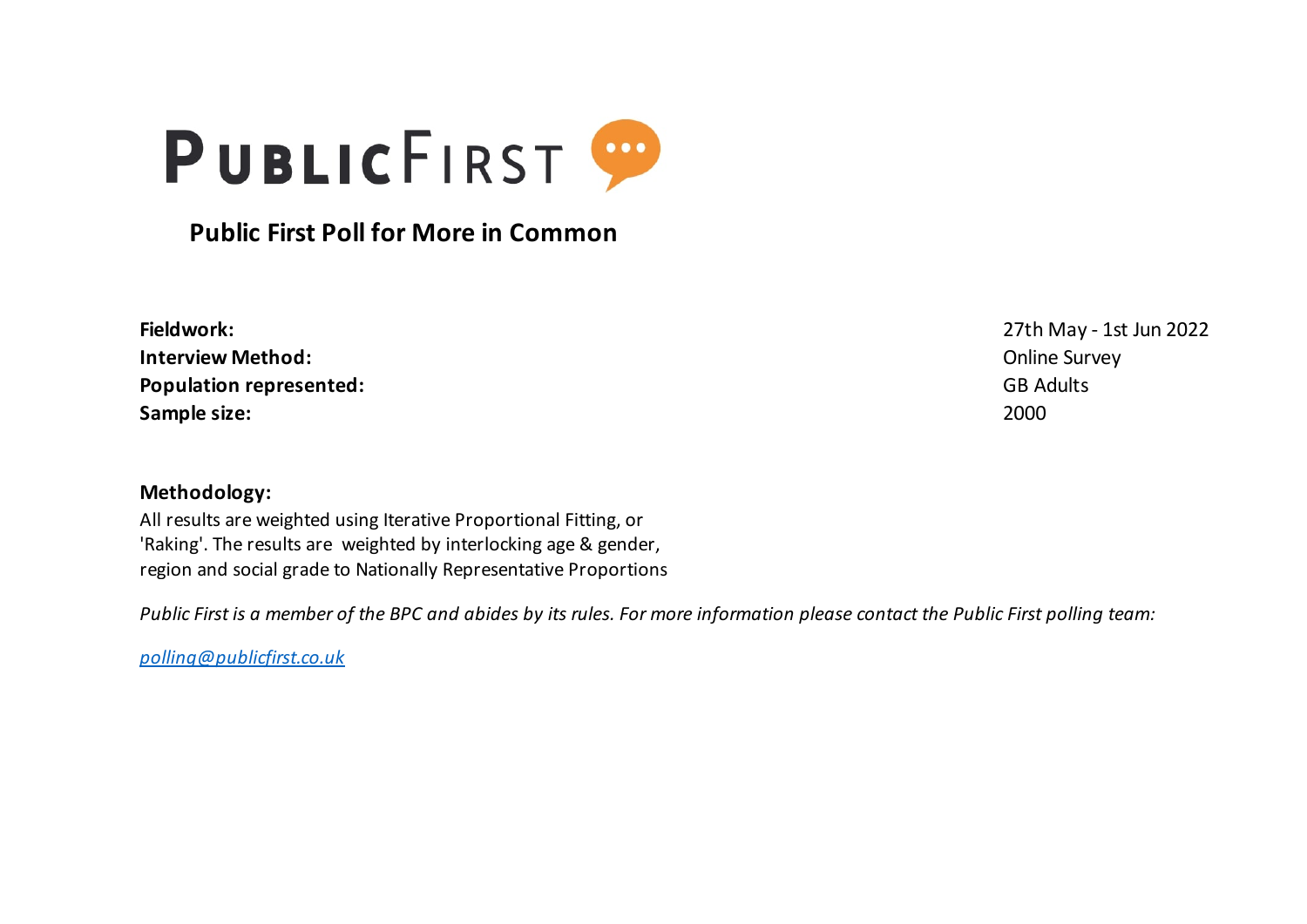

|                                        |       |      | Gender |       |       |       | Age   |       |       |     |     | Social Grade   |     |
|----------------------------------------|-------|------|--------|-------|-------|-------|-------|-------|-------|-----|-----|----------------|-----|
|                                        | Total | Male | Female | 18-24 | 25-34 | 35-44 | 45-54 | 55-64 | $65+$ | AB  | C1  | C <sub>2</sub> | DE  |
| Unweighted                             | 2000  | 952  | 1038   | 252   | 332   | 326   | 336   | 300   | 454   | 561 | 463 | 443            | 524 |
| Weighted                               | 2000  | 983  | 1007   | 283   | 339   | 341   | 339   | 280   | 418   | 538 | 518 | 438            | 497 |
| Cost of living                         | 67%   | 63%  | 72%    | 62%   | 66%   | 65%   | 75%   | 70%   | 67%   | 66% | 70% | 65%            | 70% |
| Supporting the NHS                     | 28%   | 25%  | 31%    | 21%   | 26%   | 27%   | 28%   | 31%   | 32%   | 26% | 27% | 29%            | 29% |
| Climate change and the<br>environment  | 27%   | 29%  | 26%    | 21%   | 25%   | 29%   | 27%   | 29%   | 30%   | 33% | 27% | 22%            | 25% |
| The war in Ukraine                     | 26%   | 28%  | 25%    | 18%   | 22%   | 22%   | 23%   | 30%   | 38%   | 29% | 26% | 26%            | 23% |
| Affordable housing                     | 18%   | 15%  | 21%    | 27%   | 27%   | 16%   | 17%   | 12%   | 14%   | 14% | 21% | 20%            | 19% |
| Crime                                  | 18%   | 19%  | 17%    | 16%   | 16%   | 18%   | 20%   | 18%   | 18%   | 17% | 15% | 20%            | 18% |
| Mental health                          | 17%   | 14%  | 19%    | 31%   | 23%   | 19%   | 18%   | 11%   | 5%    | 14% | 16% | 19%            | 21% |
| Asylum seekers crossing the<br>channel | 17%   | 17%  | 16%    | 7%    | 9%    | 11%   | 18%   | 25%   | 29%   | 12% | 16% | 19%            | 20% |
| <b>Brexit</b>                          | 14%   | 17%  | 10%    | 14%   | 17%   | 15%   | 14%   | 10%   | 10%   | 17% | 15% | 13%            | 9%  |
| Jobs and unemployment                  | 13%   | 14%  | 13%    | 25%   | 17%   | 17%   | 9%    | 7%    | 6%    | 13% | 15% | 11%            | 13% |
| Covid-19                               | 13%   | 14%  | 12%    | 12%   | 15%   | 17%   | 10%   | 15%   | 10%   | 14% | 12% | 15%            | 11% |
| Gap between haves and have<br>nots     | 13%   | 15%  | 10%    | 10%   | 9%    | 16%   | 17%   | 16%   | 10%   | 13% | 14% | 11%            | 12% |
| Social care for the elderly            | 12%   | 11%  | 13%    | 4%    | 6%    | 7%    | 15%   | 16%   | 20%   | 13% | 10% | 11%            | 13% |
| Racism in society                      | 8%    | 8%   | 8%     | 18%   | 10%   | 11%   | 3%    | 3%    | 4%    | 8%  | 7%  | 9%             | 7%  |
| School standards                       | 5%    | 5%   | 5%     | 8%    | 8%    | 4%    | 6%    | 3%    | 3%    | 5%  | 5%  | 7%             | 4%  |
| The debate about transgender<br>people | 3%    | 4%   | 2%     | 7%    | 4%    | 4%    | 1%    | 2%    | 1%    | 3%  | 3%  | 2%             | 4%  |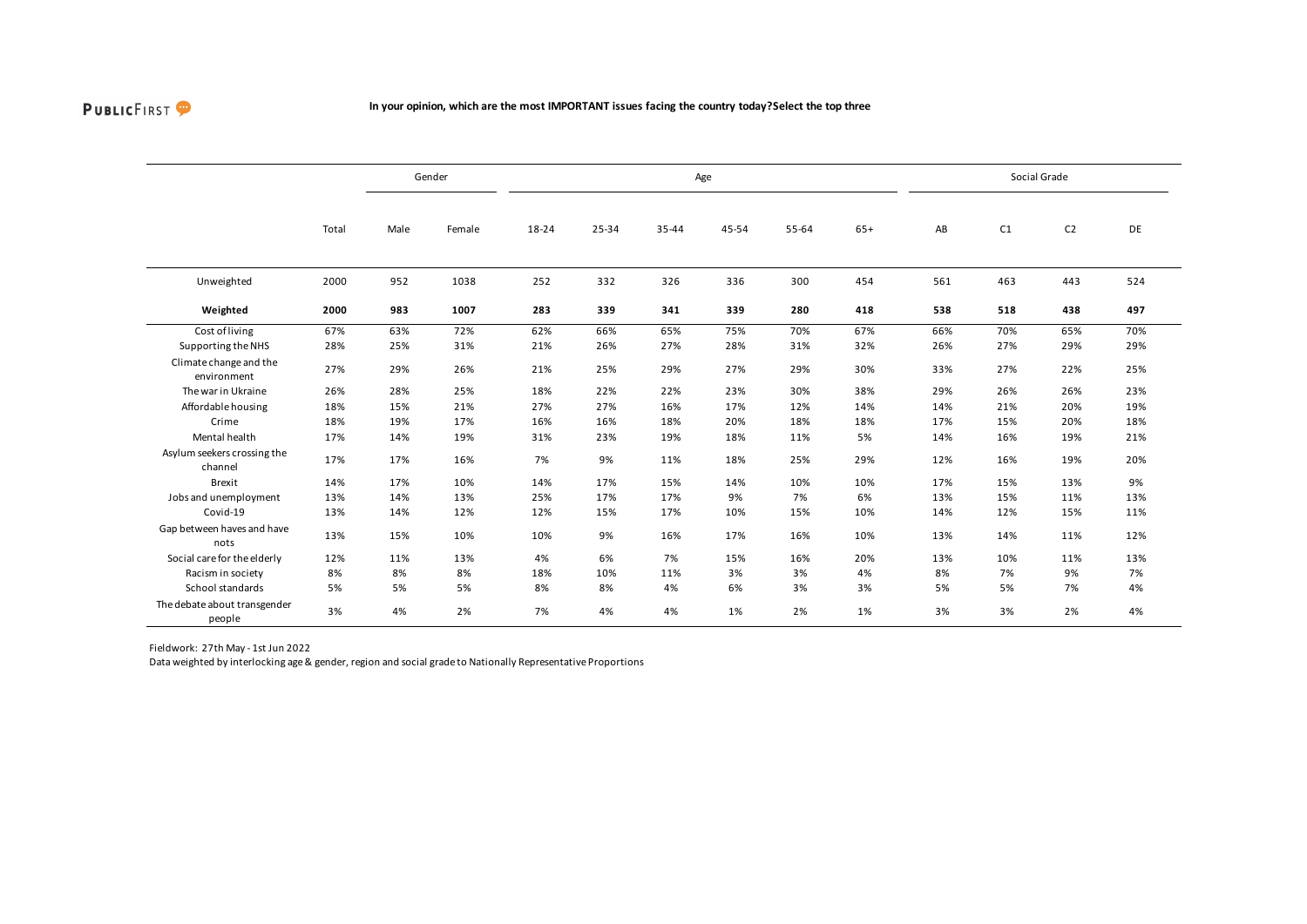|        |     |                       |                    |                  | Region           |                                |            |            |          |       |       | <b>EU 2016 Vote</b> |                   |              |        | 2019                |
|--------|-----|-----------------------|--------------------|------------------|------------------|--------------------------------|------------|------------|----------|-------|-------|---------------------|-------------------|--------------|--------|---------------------|
| London |     | South East South West | East of<br>England | East<br>Midlands | West<br>Midlands | Yorkshire<br>and the<br>Humber | North East | North West | Scotland | Wales | Leave | Remain              | I did not<br>vote | Conservative | Labour | Liberal<br>Democrat |
| 293    | 281 | 169                   | 180                | 137              | 188              | 168                            | 85         | 211        | 191      | 97    | 807   | 824                 | 238               | 757          | 529    | 179                 |
| 289    | 268 | 165                   | 185                | 144              | 186              | 165                            | 82         | 227        | 186      | 103   | 786   | 825                 | 244               | 744          | 539    | 173                 |
| 58%    | 66% | 68%                   | 72%                | 73%              | 68%              | 62%                            | 72%        | 67%        | 75%      | 73%   | 68%   | 66%                 | 73%               | 70%          | 64%    | 64%                 |
| 20%    | 26% | 29%                   | 35%                | 28%              | 23%              | 30%                            | 32%        | 27%        | 34%      | 37%   | 29%   | 29%                 | 22%               | 28%          | 32%    | 24%                 |
| 32%    | 25% | 36%                   | 25%                | 26%              | 28%              | 26%                            | 19%        | 25%        | 26%      | 26%   | 22%   | 34%                 | 20%               | 23%          | 29%    | 41%                 |
| 24%    | 30% | 25%                   | 31%                | 27%              | 26%              | 26%                            | 19%        | 22%        | 26%      | 26%   | 29%   | 26%                 | 22%               | 34%          | 20%    | 32%                 |
| 20%    | 20% | 32%                   | 16%                | 17%              | 16%              | 18%                            | 19%        | 15%        | 10%      | 21%   | 17%   | 15%                 | 29%               | 15%          | 19%    | 19%                 |
| 22%    | 18% | 10%                   | 19%                | 16%              | 19%              | 19%                            | 17%        | 23%        | 10%      | 14%   | 22%   | 13%                 | 18%               | 23%          | 13%    | 10%                 |
| 15%    | 15% | 19%                   | 13%                | 22%              | 16%              | 17%                            | 19%        | 22%        | 17%      | 16%   | 14%   | 18%                 | 20%               | 13%          | 22%    | 14%                 |
| 13%    | 20% | 16%                   | 17%                | 19%              | 16%              | 18%                            | 18%        | 19%        | 10%      | 20%   | 31%   | 7%                  | 10%               | 27%          | 6%     | 6%                  |
| 18%    | 15% | 11%                   | 12%                | 11%              | 12%              | 10%                            | 9%         | 13%        | 18%      | 15%   | 7%    | 20%                 | 12%               | 8%           | 18%    | 23%                 |
| 16%    | 11% | 10%                   | 13%                | 11%              | 15%              | 11%                            | 14%        | 16%        | 16%      | 5%    | 11%   | 11%                 | 20%               | 11%          | 13%    | 13%                 |
| 19%    | 11% | 9%                    | 13%                | 14%              | 15%              | 12%                            | 12%        | 9%         | 14%      | 9%    | 11%   | 15%                 | 14%               | 13%          | 15%    | 11%                 |
| 10%    | 10% | 12%                   | 8%                 | 11%              | 14%              | 14%                            | 22%        | 12%        | 19%      | 15%   | 10%   | 17%                 | 10%               | 7%           | 17%    | 17%                 |
| 9%     | 17% | 14%                   | 11%                | 13%              | 12%              | 14%                            | 9%         | 11%        | 13%      | 4%    | 15%   | 12%                 | 8%                | 15%          | 10%    | 13%                 |
| 14%    | 7%  | 4%                    | 7%                 | 9%               | 7%               | 11%                            | 6%         | 8%         | 4%       | 4%    | 5%    | 9%                  | 8%                | 5%           | 13%    | 6%                  |
| 5%     | 5%  | 3%                    | 6%                 | 1%               | 6%               | 9%                             | 6%         | 5%         | 5%       | 9%    | 5%    | 4%                  | 8%                | 5%           | 4%     | 3%                  |
| 4%     | 2%  | 3%                    | 2%                 | 2%               | 3%               | 3%                             | 6%         | 4%         | 1%       | 4%    | 4%    | 2%                  | 3%                | 2%           | 4%     | 1%                  |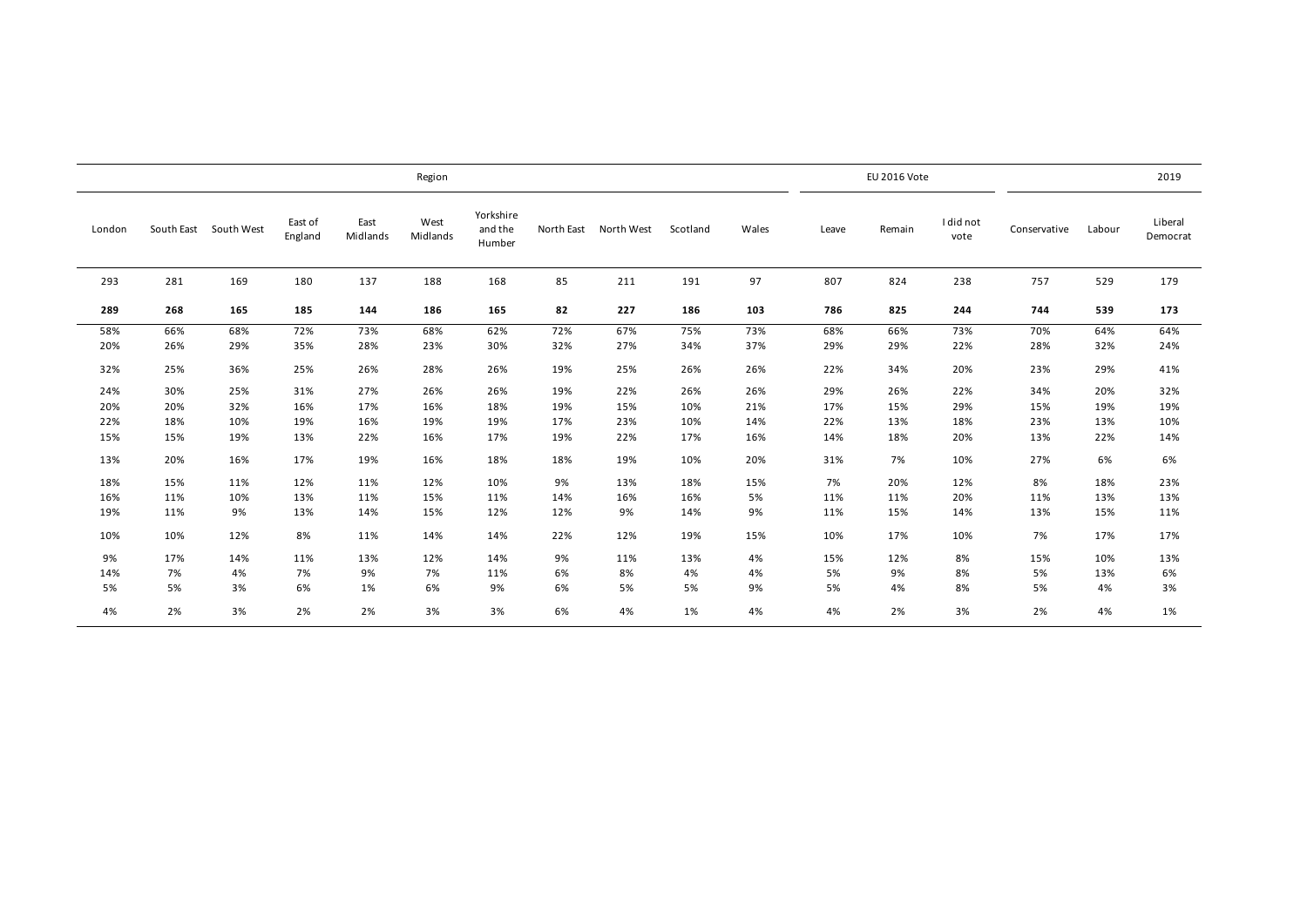|                     |                   |              | Voting Intention |                      |                                                            |                                                                 | Education                                          |                                                             |                          |                          |                      |                               | Segment                 |                    |            |                                           |
|---------------------|-------------------|--------------|------------------|----------------------|------------------------------------------------------------|-----------------------------------------------------------------|----------------------------------------------------|-------------------------------------------------------------|--------------------------|--------------------------|----------------------|-------------------------------|-------------------------|--------------------|------------|-------------------------------------------|
| The Brexit<br>Party | I did not<br>vote | Conservative | Labour           | Liberal<br>Democrats | GCSE or<br>equivalent<br>(Scottish<br>National/O<br>Level) | A Level or<br>equivalent<br>(GCE/Higher/<br>Advanced<br>Higher) | University<br>Undergradua<br>te Degree<br>(BA/BSc) | University<br>Postgraduat<br>e Degree<br>(MA/MSc/M<br>Phil) | Doctorate<br>(PhD/DPHil) | Progressive<br>Activists | Civic<br>Pragmatists | Disengaged<br><b>Battlers</b> | Established<br>Liberals | Loyal<br>Nationals | Disengaged | Backbone<br>Traditionalists conservatives |
| 29                  | 235               | 502          | 617              | 183                  | 463                                                        | 342                                                             | 457                                                | 207                                                         | 50                       | 248                      | 359                  | 449                           | 164                     | 496                | 166        | 118                                       |
| 29                  | 236               | 493          | 628              | 179                  | 453                                                        | 353                                                             | 467                                                | 207                                                         | 47                       | 255                      | 354                  | 459                           | 169                     | 487                | 163        | 114                                       |
| 58%                 | 75%               | 66%          | 67%              | 64%                  | 69%                                                        | 68%                                                             | 68%                                                | 63%                                                         | 56%                      | 60%                      | 74%                  | 73%                           | 62%                     | 63%                | 70%        | 68%                                       |
| 14%                 | 21%               | 25%          | 32%              | 21%                  | 29%                                                        | 26%                                                             | 26%                                                | 28%                                                         | 22%                      | 30%                      | 32%                  | 27%                           | 23%                     | 28%                | 24%        | 22%                                       |
| 16%                 | 20%               | 24%          | 29%              | 35%                  | 23%                                                        | 20%                                                             | 34%                                                | 27%                                                         | 38%                      | 44%                      | 30%                  | 18%                           | 36%                     | 25%                | 18%        | 28%                                       |
| 28%                 | 22%               | 36%          | 21%              | 31%                  | 25%                                                        | 26%                                                             | 28%                                                | 26%                                                         | 22%                      | 19%                      | 30%                  | 21%                           | 32%                     | 24%                | 31%        | 41%                                       |
| 3%                  | 27%               | 14%          | 21%              | 23%                  | 18%                                                        | 20%                                                             | 19%                                                | 15%                                                         | 21%                      | 21%                      | 17%                  | 25%                           | 16%                     | 14%                | 18%        | 12%                                       |
| 35%                 | 19%               | 24%          | 14%              | 12%                  | 23%                                                        | 19%                                                             | 13%                                                | 14%                                                         | 17%                      | 4%                       | 15%                  | 17%                           | 14%                     | 24%                | 26%        | 25%                                       |
| 8%                  | 18%               | 12%          | 21%              | 16%                  | 18%                                                        | 19%                                                             | 16%                                                | 12%                                                         | 8%                       | 21%                      | 22%                  | 20%                           | 17%                     | 14%                | 10%        | 7%                                        |
| 50%                 | 15%               | 31%          | 5%               | 8%                   | 25%                                                        | 15%                                                             | 9%                                                 | 8%                                                          | 16%                      | 2%                       | 5%                   | 13%                           | 8%                      | 30%                | 36%        | 31%                                       |
| 6%                  | 11%               | 8%           | 17%              | 23%                  | 7%                                                         | 15%                                                             | 17%                                                | 22%                                                         | 17%                      | 23%                      | 13%                  | 13%                           | 16%                     | 10%                | 12%        | 11%                                       |
| 8%                  | 19%               | 12%          | 13%              | 14%                  | 11%                                                        | 14%                                                             | 13%                                                | 18%                                                         | 11%                      | 13%                      | 10%                  | 17%                           | 18%                     | 12%                | 10%        | 7%                                        |
| 5%                  | 13%               | 14%          | 15%              | 7%                   | 13%                                                        | 16%                                                             | 12%                                                | 15%                                                         | 19%                      | 7%                       | 12%                  | 13%                           | 18%                     | 14%                | 14%        | 15%                                       |
| 13%                 | 13%               | 6%           | 16%              | 16%                  | 12%                                                        | 10%                                                             | 16%                                                | 17%                                                         | 17%                      | 25%                      | 14%                  | 15%                           | 9%                      | 9%                 | 5%         | 2%                                        |
| 35%                 | 8%                | 15%          | 8%               | 14%                  | 14%                                                        | 12%                                                             | 10%                                                | 11%                                                         | 9%                       | 6%                       | 12%                  | 10%                           | 11%                     | 14%                | 15%        | 19%                                       |
| 4%                  | 8%                | 6%           | 12%              | 7%                   | 6%                                                         | 10%                                                             | 9%                                                 | 10%                                                         | 13%                      | 14%                      | 8%                   | 8%                            | 9%                      | 7%                 | 4%         | 3%                                        |
| 6%                  | 7%                | 5%           | 5%               | 4%                   | 4%                                                         | 6%                                                              | 6%                                                 | 7%                                                          | 9%                       | 5%                       | 4%                   | 6%                            | 8%                      | 5%                 | 4%         | 4%                                        |
| 3%                  | 3%                | 2%           | 4%               | 3%                   | 2%                                                         | 4%                                                              | 3%                                                 | 4%                                                          | 2%                       | 7%                       | 1%                   | 3%                            | 1%                      | 4%                 | 2%         | 2%                                        |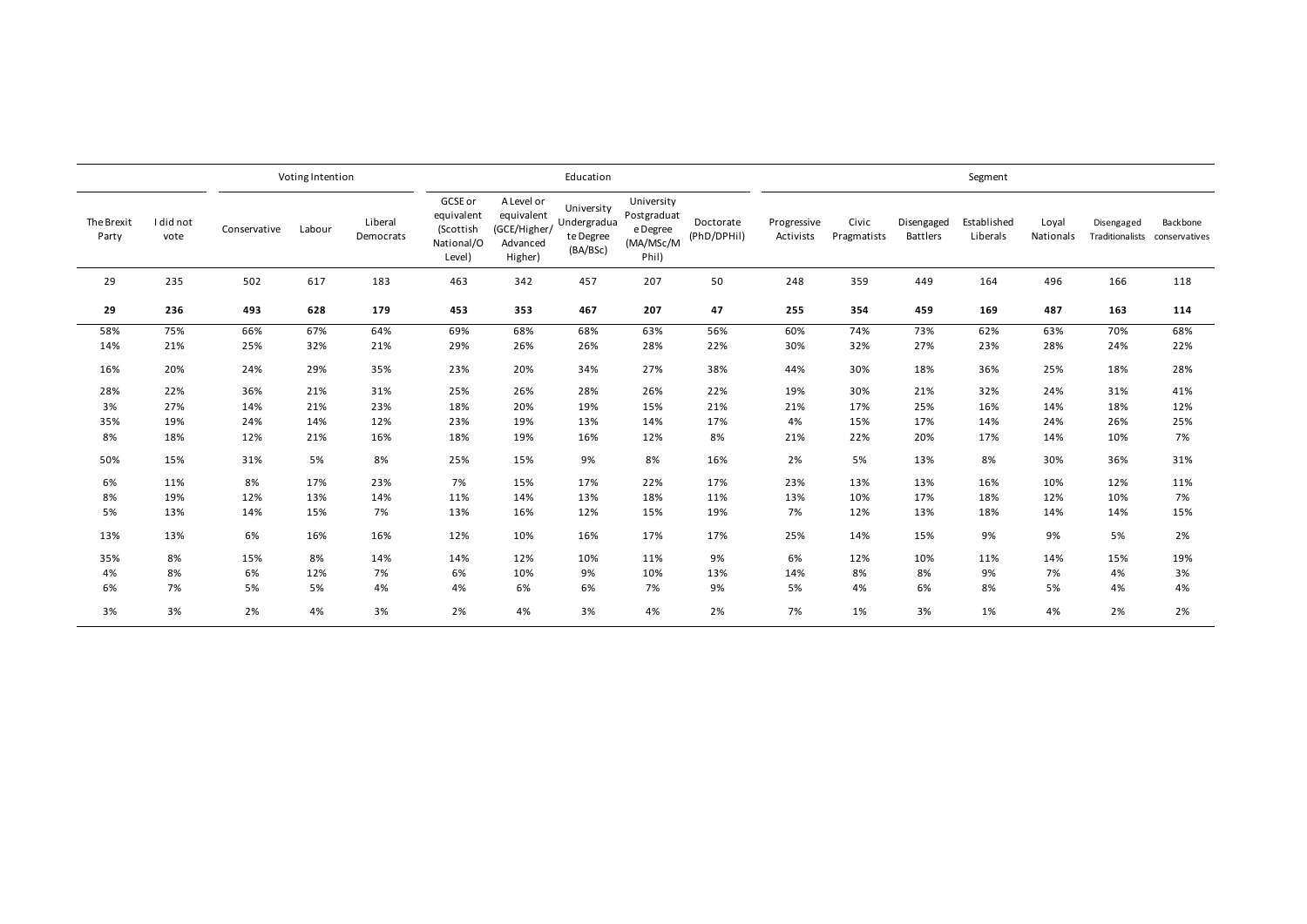

## **How well off do you feel financially?**

|                                                                                            |       |      | Gender |       |       |       | Age   |       |       |     |     | Social Grade   |     |
|--------------------------------------------------------------------------------------------|-------|------|--------|-------|-------|-------|-------|-------|-------|-----|-----|----------------|-----|
|                                                                                            | Total | Male | Female | 18-24 | 25-34 | 35-44 | 45-54 | 55-64 | $65+$ | AB  | C1  | C <sub>2</sub> | DE  |
| Unweighted                                                                                 | 2000  | 952  | 1038   | 252   | 332   | 326   | 336   | 300   | 454   | 561 | 463 | 443            | 524 |
| Weighted                                                                                   | 2000  | 983  | 1007   | 283   | 339   | 341   | 339   | 280   | 418   | 538 | 518 | 438            | 497 |
| Very comfortable financially                                                               | 8%    | 11%  | 5%     | 7%    | 10%   | 11%   | 4%    | 4%    | 9%    | 15% | 5%  | 6%             | 3%  |
| Relatively comfortable<br>financially                                                      | 38%   | 43%  | 34%    | 30%   | 33%   | 26%   | 35%   | 42%   | 58%   | 51% | 35% | 41%            | 24% |
| Do not have money for luxuries<br>but can normally cover the<br>essentials                 | 35%   | 31%  | 39%    | 38%   | 33%   | 42%   | 35%   | 35%   | 27%   | 26% | 39% | 33%            | 42% |
| Can only just afford my costs and<br>struggle to make ends meet                            | 14%   | 12%  | 17%    | 17%   | 19%   | 16%   | 18%   | 15%   | 4%    | 6%  | 16% | 15%            | 21% |
| Cannot afford my costs and often<br>have to go without essentials like<br>food and heating | 5%    | 4%   | 6%     | 8%    | 6%    | 5%    | 7%    | 3%    | 2%    | 2%  | 5%  | 4%             | 9%  |

Fieldwork: 27th May - 1st Jun 2022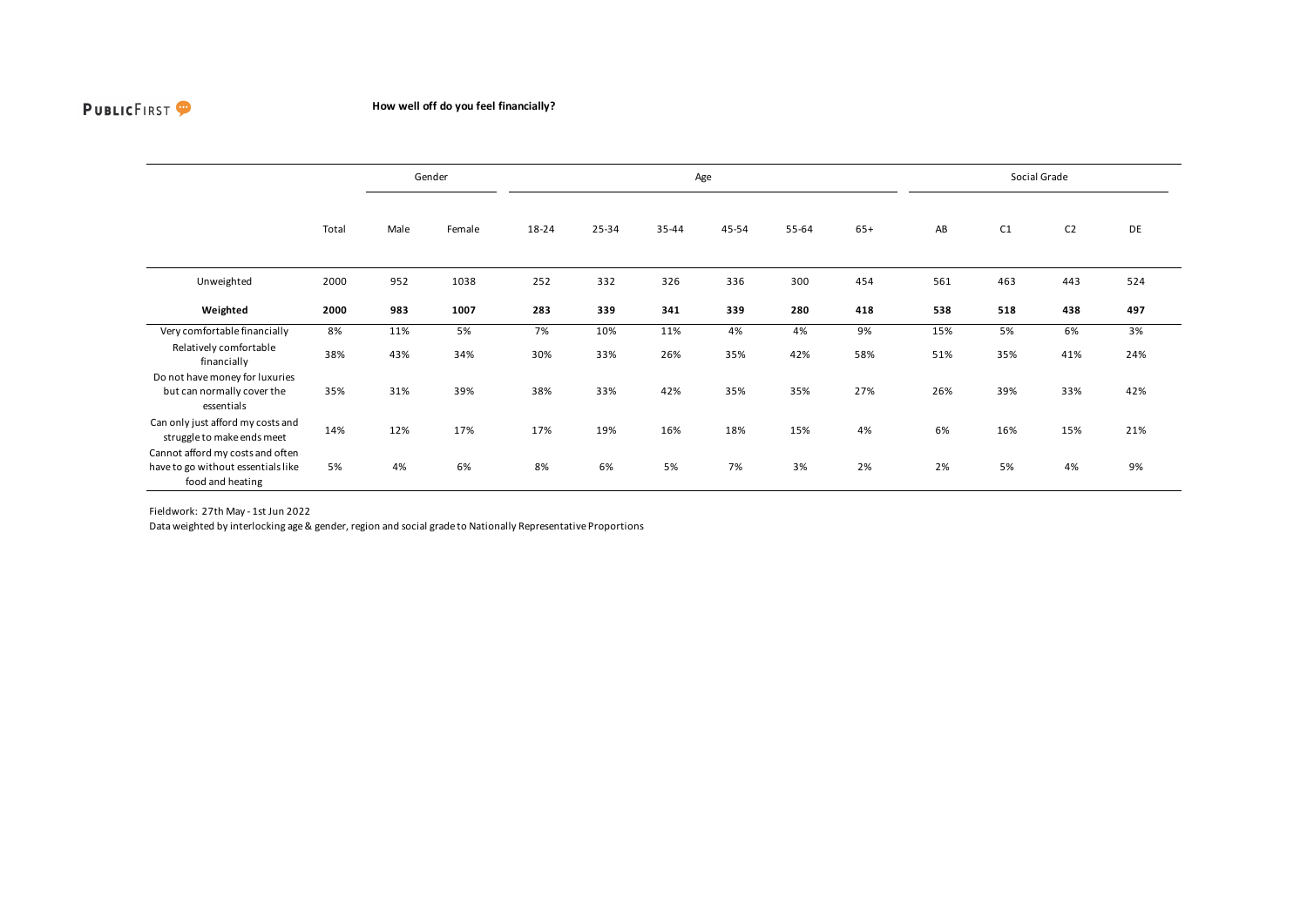|        |     |                       |                    |                  | Region           |                                |            |            |          |       |       | EU 2016 Vote |                   |              |        | 2019                |
|--------|-----|-----------------------|--------------------|------------------|------------------|--------------------------------|------------|------------|----------|-------|-------|--------------|-------------------|--------------|--------|---------------------|
| London |     | South East South West | East of<br>England | East<br>Midlands | West<br>Midlands | Yorkshire<br>and the<br>Humber | North East | North West | Scotland | Wales | Leave | Remain       | I did not<br>vote | Conservative | Labour | Liberal<br>Democrat |
| 293    | 281 | 169                   | 180                | 137              | 188              | 168                            | 85         | 211        | 191      | 97    | 807   | 824          | 238               | 757          | 529    | 179                 |
| 289    | 268 | 165                   | 185                | 144              | 186              | 165                            | 82         | 227        | 186      | 103   | 786   | 825          | 244               | 744          | 539    | 173                 |
| 18%    | 6%  | 8%                    | 4%                 | 4%               | 6%               | 7%                             | 3%         | 8%         | 6%       | 1%    | 6%    | 11%          | 5%                | 8%           | 7%     | 15%                 |
| 38%    | 46% | 33%                   | 35%                | 37%              | 40%              | 40%                            | 40%        | 34%        | 41%      | 33%   | 43%   | 39%          | 23%               | 47%          | 33%    | 39%                 |
| 30%    | 34% | 41%                   | 41%                | 36%              | 36%              | 34%                            | 33%        | 33%        | 32%      | 41%   | 34%   | 33%          | 40%               | 32%          | 37%    | 34%                 |
| 9%     | 9%  | 14%                   | 18%                | 16%              | 13%              | 16%                            | 18%        | 20%        | 14%      | 21%   | 12%   | 13%          | 25%               | 10%          | 19%    | 9%                  |
| 5%     | 5%  | 4%                    | 2%                 | 7%               | 5%               | 4%                             | 6%         | 6%         | 7%       | 4%    | 5%    | 4%           | 8%                | 3%           | 5%     | 3%                  |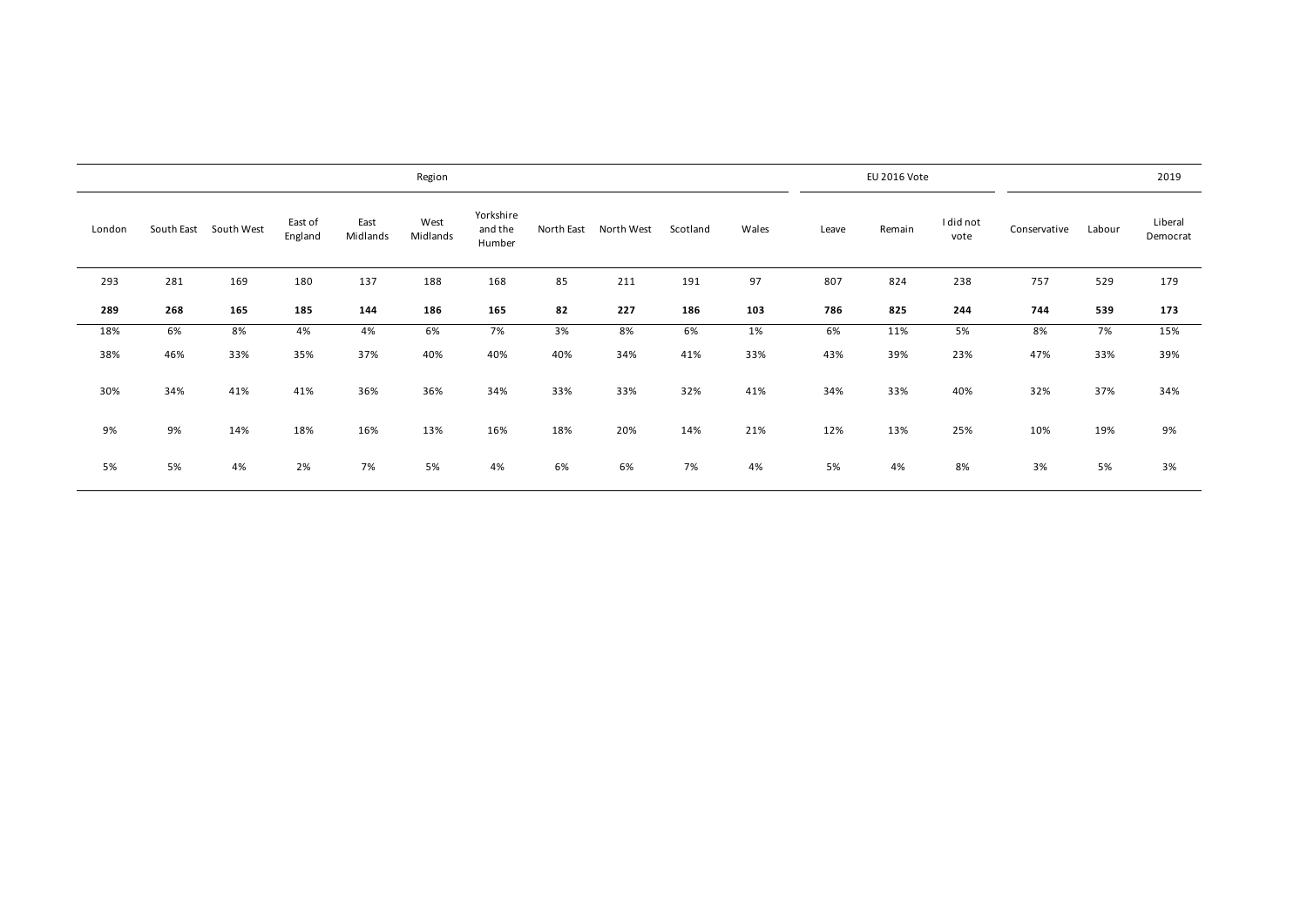|                     |                   |              | Voting Intention |                      |                                                            |                                                                 | Education                                          |                                                             |                          |                          |                      |                        | Segment                 |                    |            |                                           |
|---------------------|-------------------|--------------|------------------|----------------------|------------------------------------------------------------|-----------------------------------------------------------------|----------------------------------------------------|-------------------------------------------------------------|--------------------------|--------------------------|----------------------|------------------------|-------------------------|--------------------|------------|-------------------------------------------|
| The Brexit<br>Party | I did not<br>vote | Conservative | Labour           | Liberal<br>Democrats | GCSE or<br>equivalent<br>(Scottish<br>National/O<br>Level) | A Level or<br>equivalent<br>(GCE/Higher/<br>Advanced<br>Higher) | University<br>Undergradua<br>te Degree<br>(BA/BSc) | University<br>Postgraduat<br>e Degree<br>(MA/MSc/M<br>Phil) | Doctorate<br>(PhD/DPHil) | Progressive<br>Activists | Civic<br>Pragmatists | Disengaged<br>Battlers | Established<br>Liberals | Loyal<br>Nationals | Disengaged | Backbone<br>Traditionalists conservatives |
| 29                  | 235               | 502          | 617              | 183                  | 463                                                        | 342                                                             | 457                                                | 207                                                         | 50                       | 248                      | 359                  | 449                    | 164                     | 496                | 166        | 118                                       |
| 29                  | 236               | 493          | 628              | 179                  | 453                                                        | 353                                                             | 467                                                | 207                                                         | 47                       | 255                      | 354                  | 459                    | 169                     | 487                | 163        | 114                                       |
| 7%                  | 2%                | 11%          | 6%               | 13%                  | 5%                                                         | 4%                                                              | 10%                                                | 15%                                                         | 29%                      | 6%                       | 5%                   | 3%                     | 15%                     | 12%                | 7%         | 12%                                       |
| 36%                 | 28%               | 51%          | 32%              | 40%                  | 32%                                                        | 38%                                                             | 44%                                                | 43%                                                         | 35%                      | 39%                      | 39%                  | 30%                    | 50%                     | 35%                | 44%        | 55%                                       |
| 30%                 | 39%               | 28%          | 39%              | 31%                  | 36%                                                        | 35%                                                             | 33%                                                | 31%                                                         | 29%                      | 37%                      | 40%                  | 36%                    | 25%                     | 34%                | 33%        | 30%                                       |
| 18%                 | 22%               | 8%           | 18%              | 12%                  | 19%                                                        | 17%                                                             | 10%                                                | 9%                                                          | 6%                       | 13%                      | 15%                  | 21%                    | 9%                      | 15%                | 10%        | 3%                                        |
| 10%                 | 10%               | 3%           | 5%               | 4%                   | 8%                                                         | 6%                                                              | 3%                                                 | 2%                                                          | 2%                       | 5%                       | 2%                   | 10%                    | 1%                      | 4%                 | 6%         | 1%                                        |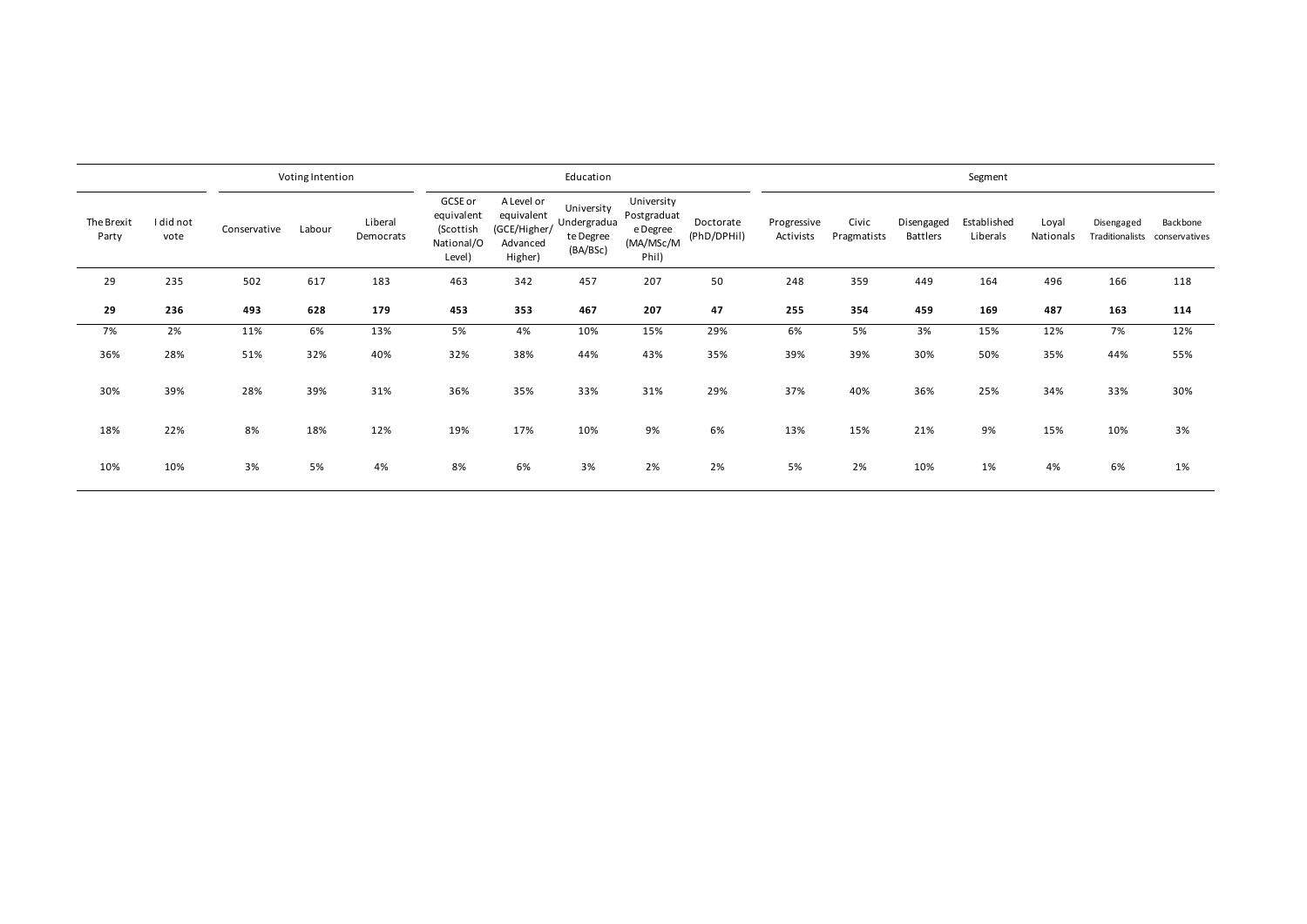

|                                                                                  |       |      | Gender |       |           |       | Age   |       |       |     |     | Social Grade   |     |
|----------------------------------------------------------------------------------|-------|------|--------|-------|-----------|-------|-------|-------|-------|-----|-----|----------------|-----|
|                                                                                  | Total | Male | Female | 18-24 | $25 - 34$ | 35-44 | 45-54 | 55-64 | $65+$ | AB  | C1  | C <sub>2</sub> | DE  |
| Unweighted                                                                       | 2000  | 952  | 1038   | 252   | 332       | 326   | 336   | 300   | 454   | 561 | 463 | 443            | 524 |
| Weighted                                                                         | 2000  | 983  | 1007   | 283   | 339       | 341   | 339   | 280   | 418   | 538 | 518 | 438            | 497 |
| I've cut down my<br>electricity/heating usage                                    | 48%   | 42%  | 54%    | 32%   | 40%       | 44%   | 55%   | 64%   | 52%   | 43% | 49% | 46%            | 54% |
| I'm shopping around more for<br>my groceries to find better deals                | 39%   | 33%  | 44%    | 36%   | 39%       | 43%   | 44%   | 48%   | 27%   | 35% | 36% | 40%            | 43% |
| I'm not going out for<br>dinner/drinks as much                                   | 36%   | 32%  | 40%    | 38%   | 29%       | 40%   | 38%   | 43%   | 31%   | 32% | 38% | 36%            | 38% |
| I'm driving less to save money on<br>fuel                                        | 28%   | 27%  | 30%    | 18%   | 27%       | 30%   | 29%   | 32%   | 33%   | 28% | 26% | 30%            | 29% |
| I'm not eating as much                                                           | 18%   | 16%  | 19%    | 26%   | 19%       | 17%   | 21%   | 16%   | 10%   | 12% | 18% | 20%            | 22% |
| I'm using services like<br>moneysupermarket.com to get<br>advice on saving money | 14%   | 14%  | 14%    | 12%   | 17%       | 17%   | 16%   | 13%   | 9%    | 18% | 15% | 13%            | 10% |
| I've cancelled my holiday plans                                                  | 13%   | 14%  | 13%    | 16%   | 12%       | 14%   | 15%   | 12%   | 10%   | 13% | 13% | 13%            | 14% |
| I'm eating less healthily                                                        | 12%   | 11%  | 13%    | 22%   | 14%       | 12%   | 11%   | 12%   | 4%    | 8%  | 12% | 12%            | 16% |
| I don't think I need to take any<br>actions                                      | 9%    | 12%  | 7%     | 5%    | 5%        | 7%    | 7%    | 9%    | 20%   | 12% | 9%  | 9%             | 7%  |
| I've asked friends or family for<br>money                                        | 8%    | 7%   | 9%     | 17%   | 13%       | 10%   | 6%    | 3%    | 1%    | 6%  | 6%  | 9%             | 11% |
| I've taken out loans or used<br>credit cards more often                          | 7%    | 7%   | 6%     | 9%    | 11%       | 11%   | 6%    | 2%    | 1%    | 7%  | 8%  | 6%             | 5%  |
| I've started using a food bank                                                   | 5%    | 6%   | 4%     | 10%   | 8%        | 7%    | 3%    | 3%    | 1%    | 4%  | 3%  | 5%             | 7%  |
| Don't know                                                                       | 3%    | 3%   | 2%     | 7%    | 6%        | 2%    | 1%    | 1%    | 1%    | 2%  | 2%  | 3%             | 4%  |
| None of the above                                                                | 10%   | 11%  | 9%     | 7%    | 8%        | 8%    | 11%   | 11%   | 14%   | 12% | 11% | 11%            | 6%  |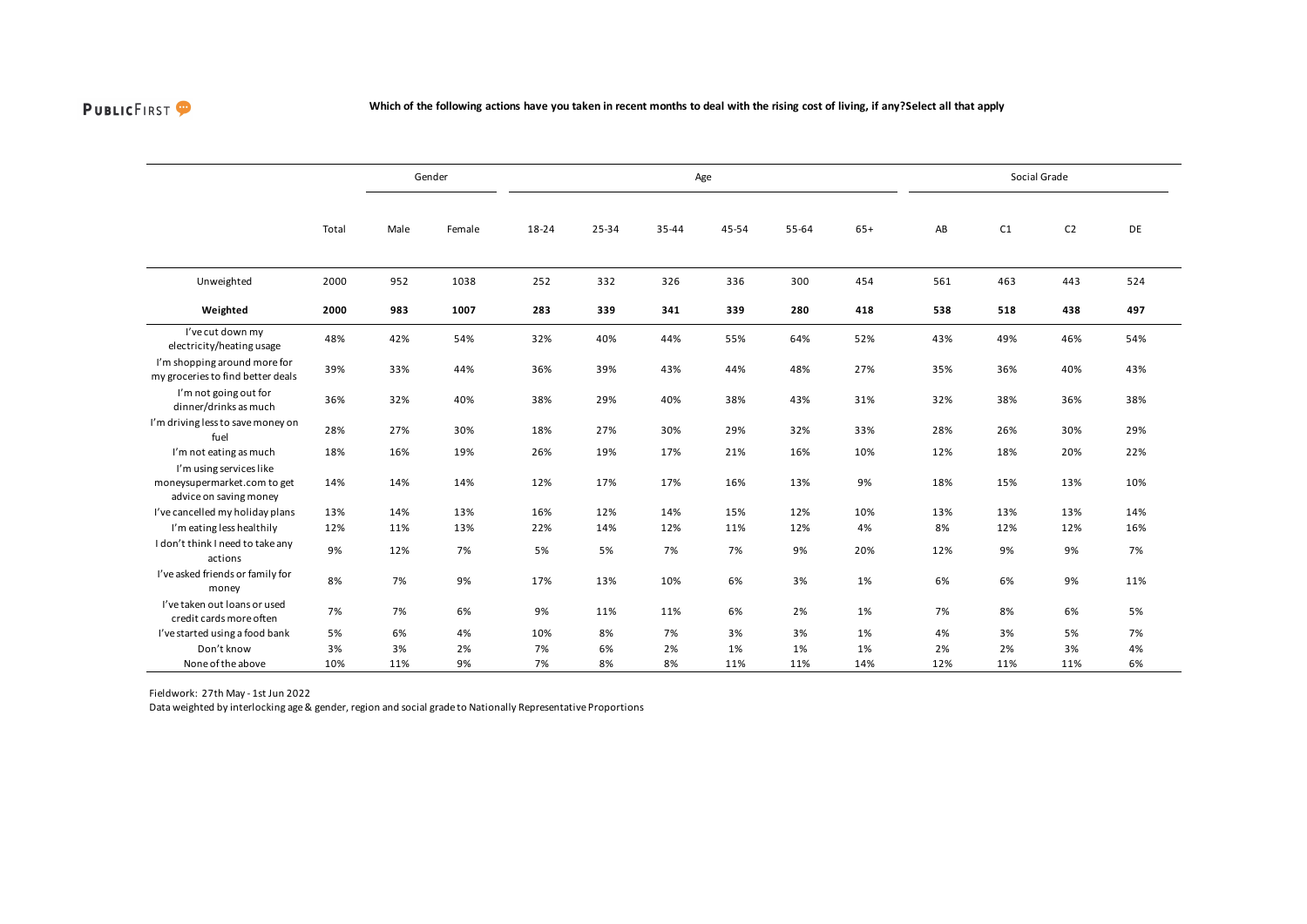|        |     |                       |                    |                  | Region           |                                |            |            |          |       |       | EU 2016 Vote |                   |              |        | 2019                |
|--------|-----|-----------------------|--------------------|------------------|------------------|--------------------------------|------------|------------|----------|-------|-------|--------------|-------------------|--------------|--------|---------------------|
| London |     | South East South West | East of<br>England | East<br>Midlands | West<br>Midlands | Yorkshire<br>and the<br>Humber | North East | North West | Scotland | Wales | Leave | Remain       | I did not<br>vote | Conservative | Labour | Liberal<br>Democrat |
| 293    | 281 | 169                   | 180                | 137              | 188              | 168                            | 85         | 211        | 191      | 97    | 807   | 824          | 238               | 757          | 529    | 179                 |
| 289    | 268 | 165                   | 185                | 144              | 186              | 165                            | 82         | 227        | 186      | 103   | 786   | 825          | 244               | 744          | 539    | 173                 |
| 39%    | 48% | 41%                   | 49%                | 53%              | 53%              | 47%                            | 59%        | 50%        | 48%      | 54%   | 52%   | 49%          | 43%               | 51%          | 49%    | 44%                 |
| 37%    | 37% | 37%                   | 43%                | 35%              | 45%              | 36%                            | 44%        | 39%        | 40%      | 36%   | 37%   | 41%          | 40%               | 34%          | 45%    | 34%                 |
| 32%    | 35% | 28%                   | 42%                | 36%              | 39%              | 28%                            | 38%        | 39%        | 42%      | 46%   | 36%   | 36%          | 36%               | 34%          | 39%    | 35%                 |
| 17%    | 31% | 32%                   | 34%                | 31%              | 33%              | 28%                            | 35%        | 23%        | 29%      | 34%   | 30%   | 30%          | 23%               | 31%          | 27%    | 28%                 |
| 17%    | 14% | 17%                   | 17%                | 17%              | 20%              | 19%                            | 24%        | 21%        | 20%      | 10%   | 16%   | 17%          | 23%               | 13%          | 20%    | 14%                 |
| 14%    | 13% | 11%                   | 15%                | 12%              | 21%              | 13%                            | 17%        | 12%        | 14%      | 12%   | 13%   | 16%          | 13%               | 13%          | 17%    | 11%                 |
| 14%    | 12% | 10%                   | 14%                | 13%              | 13%              | 14%                            | 11%        | 15%        | 16%      | 11%   | 13%   | 13%          | 14%               | 11%          | 15%    | 13%                 |
| 15%    | 9%  | 10%                   | 6%                 | 11%              | 13%              | 14%                            | 19%        | 12%        | 14%      | 10%   | 10%   | 11%          | 19%               | 8%           | 14%    | 11%                 |
| 10%    | 10% | 10%                   | 7%                 | 6%               | 10%              | 10%                            | 5%         | 10%        | 13%      | 10%   | 11%   | 10%          | 6%                | 13%          | 6%     | 15%                 |
| 10%    | 8%  | 6%                    | 4%                 | 4%               | 6%               | 9%                             | 12%        | 10%        | 11%      | 6%    | 4%    | 10%          | 13%               | 4%           | 11%    | 5%                  |
| 7%     | 6%  | 6%                    | 3%                 | 9%               | 9%               | 6%                             | 13%        | 8%         | 7%       | 1%    | 5%    | 8%           | 7%                | 5%           | 9%     | 5%                  |
| 8%     | 4%  | 7%                    | 3%                 | 2%               | 3%               | 5%                             | 8%         | 4%         | 5%       | 3%    | 4%    | 6%           | 5%                | 3%           | 7%     | 4%                  |
| 4%     | 3%  | 4%                    | 2%                 | 5%               | 1%               | 3%                             | 3%         | 2%         | 2%       | 1%    | 2%    | 2%           | 3%                | 2%           | 3%     | 1%                  |
| 8%     | 11% | 14%                   | 11%                | 9%               | 10%              | 8%                             | 6%         | 11%        | 12%      | 8%    | 11%   | 9%           | 10%               | 11%          | 7%     | 12%                 |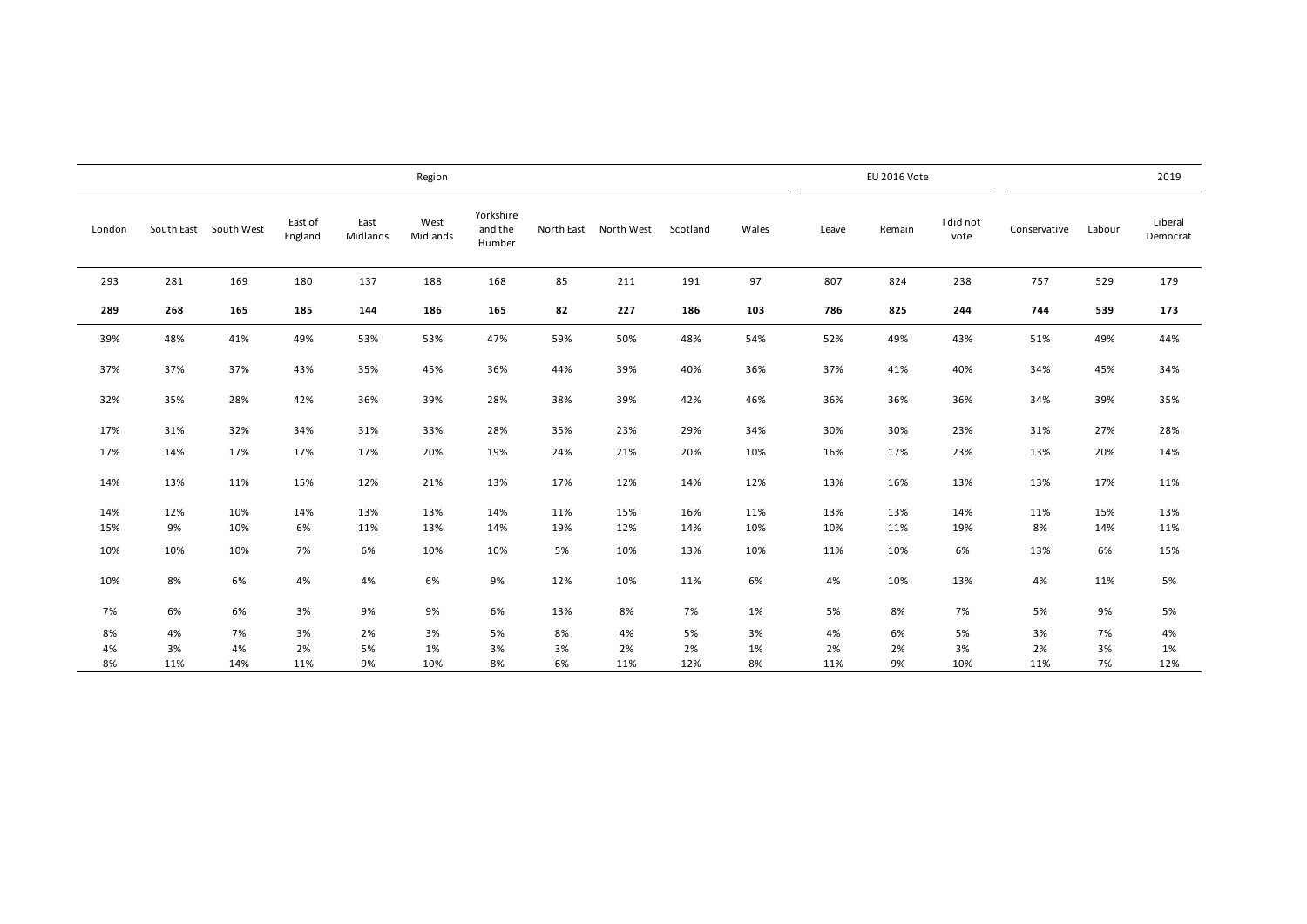|                     |                   |              | Voting Intention |                      |                                                            |                                                                 | Education                                          |                                                             |                          |                          |                      |                               | Segment                 |                    |                                             |          |
|---------------------|-------------------|--------------|------------------|----------------------|------------------------------------------------------------|-----------------------------------------------------------------|----------------------------------------------------|-------------------------------------------------------------|--------------------------|--------------------------|----------------------|-------------------------------|-------------------------|--------------------|---------------------------------------------|----------|
| The Brexit<br>Party | I did not<br>vote | Conservative | Labour           | Liberal<br>Democrats | GCSE or<br>equivalent<br>(Scottish<br>National/O<br>Level) | A Level or<br>equivalent<br>(GCE/Higher/<br>Advanced<br>Higher) | University<br>Undergradua<br>te Degree<br>(BA/BSc) | University<br>Postgraduat<br>e Degree<br>(MA/MSc/M<br>Phil) | Doctorate<br>(PhD/DPHil) | Progressive<br>Activists | Civic<br>Pragmatists | Disengaged<br><b>Battlers</b> | Established<br>Liberals | Loyal<br>Nationals | Disengaged<br>Traditionalists conservatives | Backbone |
| 29                  | 235               | 502          | 617              | 183                  | 463                                                        | 342                                                             | 457                                                | 207                                                         | 50                       | 248                      | 359                  | 449                           | 164                     | 496                | 166                                         | 118      |
| 29                  | 236               | 493          | 628              | 179                  | 453                                                        | 353                                                             | 467                                                | 207                                                         | 47                       | 255                      | 354                  | 459                           | 169                     | 487                | 163                                         | 114      |
| 52%                 | 46%               | 49%          | 50%              | 45%                  | 55%                                                        | 44%                                                             | 47%                                                | 37%                                                         | 47%                      | 52%                      | 57%                  | 47%                           | 28%                     | 50%                | 40%                                         | 46%      |
| 35%                 | 43%               | 33%          | 45%              | 36%                  | 41%                                                        | 37%                                                             | 38%                                                | 35%                                                         | 36%                      | 49%                      | 45%                  | 39%                           | 22%                     | 40%                | 31%                                         | 27%      |
| 35%                 | 38%               | 30%          | 40%              | 36%                  | 36%                                                        | 36%                                                             | 35%                                                | 35%                                                         | 27%                      | 46%                      | 43%                  | 33%                           | 24%                     | 38%                | 28%                                         | 27%      |
| 24%                 | 23%               | 29%          | 30%              | 30%                  | 27%                                                        | 26%                                                             | 30%                                                | 31%                                                         | 25%                      | 27%                      | 36%                  | 24%                           | 24%                     | 31%                | 26%                                         | 25%      |
| 22%                 | 23%               | 13%          | 20%              | 13%                  | 18%                                                        | 19%                                                             | 16%                                                | 14%                                                         | 14%                      | 22%                      | 19%                  | 20%                           | 9%                      | 19%                | 12%                                         | 8%       |
| 11%                 | 9%                | 13%          | 17%              | 11%                  | 10%                                                        | 11%                                                             | 15%                                                | 22%                                                         | 25%                      | 23%                      | 16%                  | 14%                           | 11%                     | 12%                | 7%                                          | 8%       |
| 19%                 | 12%               | 10%          | 16%              | 11%                  | 14%                                                        | 10%                                                             | 14%                                                | 15%                                                         | 16%                      | 14%                      | 17%                  | 12%                           | 9%                      | 15%                | 11%                                         | 8%       |
| 19%                 | 20%               | 7%           | 15%              | 10%                  | 13%                                                        | 13%                                                             | 10%                                                | 10%                                                         | 11%                      | 11%                      | 10%                  | 17%                           | 6%                      | 15%                | 7%                                          | 4%       |
| 13%                 | 8%                | 13%          | 6%               | 11%                  | 9%                                                         | 11%                                                             | 9%                                                 | 8%                                                          | 6%                       | 6%                       | 8%                   | 7%                            | 20%                     | 7%                 | 15%                                         | 20%      |
| 7%                  | 13%               | 5%           | 11%              | 4%                   | 8%                                                         | 9%                                                              | 8%                                                 | 8%                                                          | 7%                       | 8%                       | 9%                   | 10%                           | 4%                      | 9%                 | 4%                                          | 4%       |
| 6%                  | 6%                | 5%           | 9%               | 3%                   | 5%                                                         | 6%                                                              | 6%                                                 | 10%                                                         | 11%                      | 5%                       | 6%                   | 7%                            | 3%                      | 10%                | 4%                                          | 4%       |
| 11%                 | 5%                | 3%           | 6%               | 4%                   | 6%                                                         | 4%                                                              | 5%                                                 | 7%                                                          | 4%                       | 5%                       | 3%                   | 5%                            | 3%                      | 8%                 | 4%                                          | 2%       |
| 0%                  | 4%                | 2%           | 3%               | 1%                   | 3%                                                         | 4%                                                              | 3%                                                 | 3%                                                          | 0%                       | 1%                       | 2%                   | 4%                            | 4%                      | 2%                 | 4%                                          | 1%       |
| 20%                 | 11%               | 12%          | 7%               | 12%                  | 9%                                                         | 9%                                                              | 11%                                                | 9%                                                          | 12%                      | 10%                      | 5%                   | 9%                            | 16%                     | 8%                 | 18%                                         | 16%      |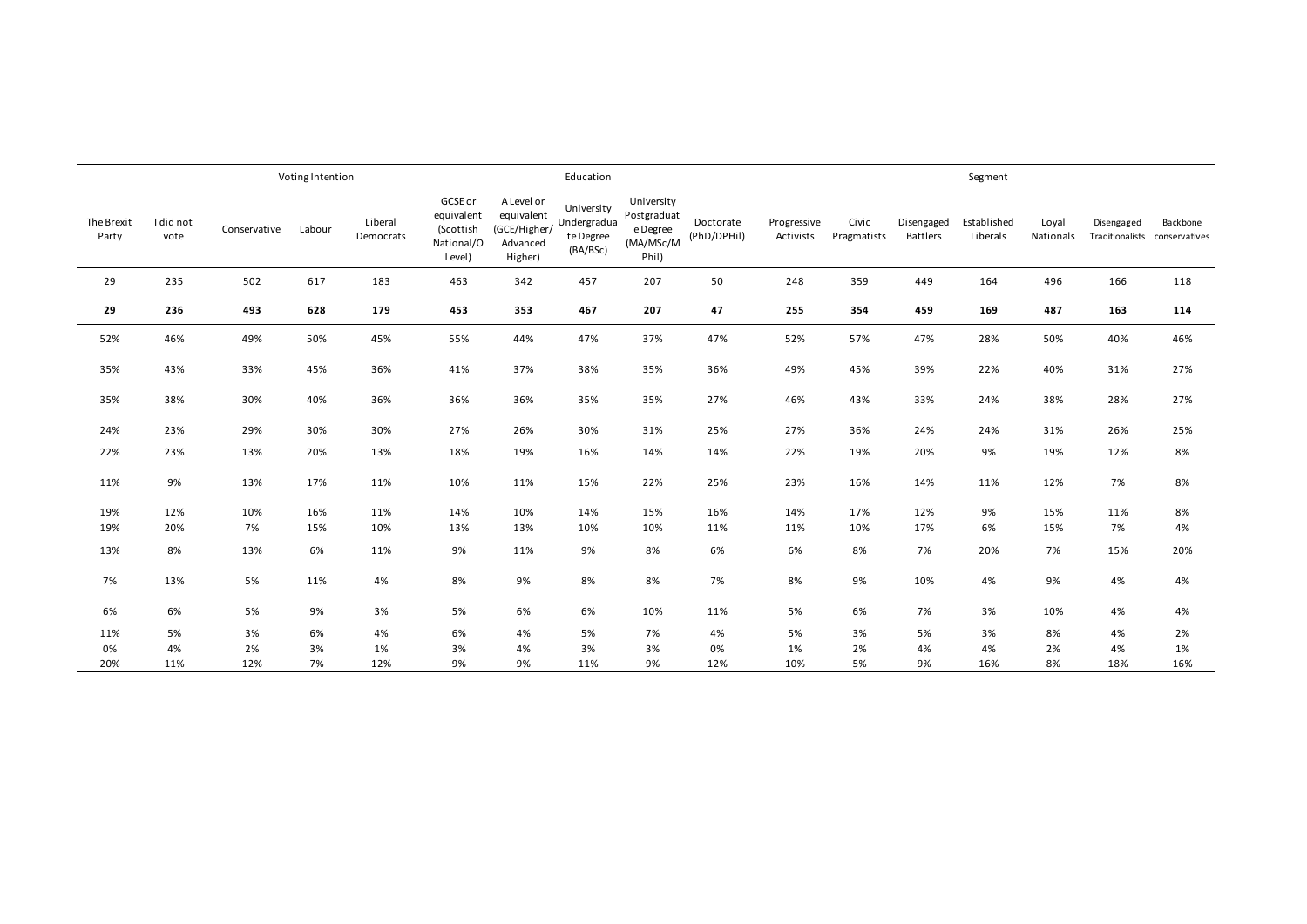

|                        |       |      | Gender |       |       |       | Age   |       |       |     |     | Social Grade   |     |
|------------------------|-------|------|--------|-------|-------|-------|-------|-------|-------|-----|-----|----------------|-----|
|                        | Total | Male | Female | 18-24 | 25-34 | 35-44 | 45-54 | 55-64 | $65+$ | AB  | C1  | C <sub>2</sub> | DE  |
| Unweighted             | 2000  | 952  | 1038   | 252   | 332   | 326   | 336   | 300   | 454   | 561 | 463 | 443            | 524 |
| Weighted               | 2000  | 983  | 1007   | 283   | 339   | 341   | 339   | 280   | 418   | 538 | 518 | 438            | 497 |
| The Labour Party       | 58%   | 55%  | 60%    | 76%   | 74%   | 64%   | 56%   | 49%   | 34%   | 56% | 59% | 51%            | 64% |
| The Conservative Party | 42%   | 45%  | 40%    | 24%   | 26%   | 36%   | 44%   | 51%   | 66%   | 44% | 41% | 49%            | 36% |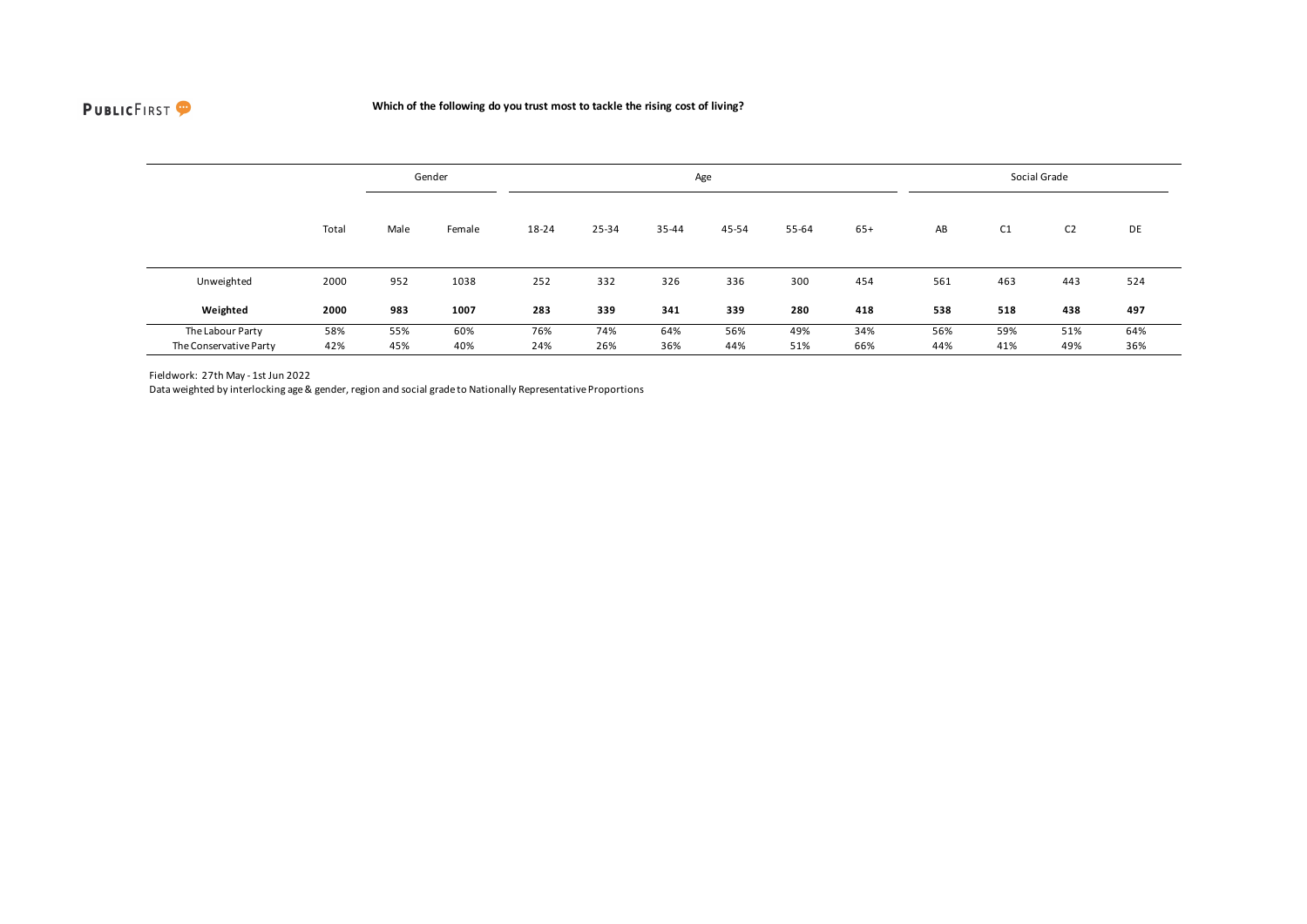|        |            |            |                    |                  | Region           |                                |            |            |          |       |       | EU 2016 Vote |                   |              |        | 2019                |
|--------|------------|------------|--------------------|------------------|------------------|--------------------------------|------------|------------|----------|-------|-------|--------------|-------------------|--------------|--------|---------------------|
| London | South East | South West | East of<br>England | East<br>Midlands | West<br>Midlands | Yorkshire<br>and the<br>Humber | North East | North West | Scotland | Wales | Leave | Remain       | I did not<br>vote | Conservative | Labour | Liberal<br>Democrat |
| 293    | 281        | 169        | 180                | 137              | 188              | 168                            | 85         | 211        | 191      | 97    | 807   | 824          | 238               | 757          | 529    | 179                 |
| 289    | 268        | 165        | 185                | 144              | 186              | 165                            | 82         | 227        | 186      | 103   | 786   | 825          | 244               | 744          | 539    | 173                 |
| 62%    | 49%        | 47%        | 52%                | 56%              | 55%              | 52%                            | 74%        | 59%        | 72%      | 69%   | 38%   | 68%          | 70%               | 20%          | 94%    | 73%                 |
| 38%    | 51%        | 53%        | 48%                | 44%              | 45%              | 48%                            | 26%        | 41%        | 28%      | 31%   | 62%   | 32%          | 30%               | 80%          | 6%     | 27%                 |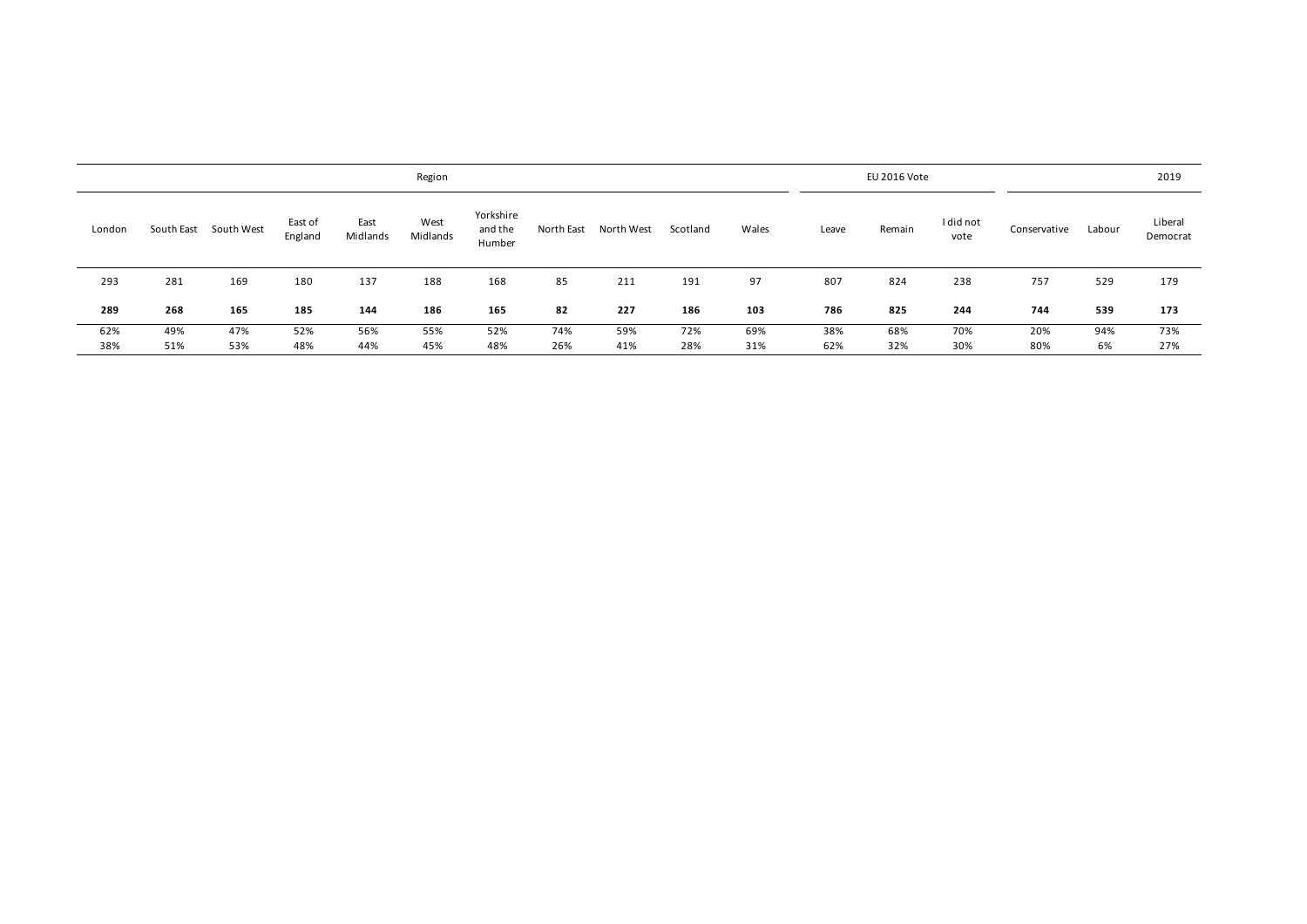|                     |                   |              | Voting Intention |                      |                                                            |                                                                 | Education                                          |                                                             |                          | Segment                  |                      |                               |                         |                    |            |                                           |
|---------------------|-------------------|--------------|------------------|----------------------|------------------------------------------------------------|-----------------------------------------------------------------|----------------------------------------------------|-------------------------------------------------------------|--------------------------|--------------------------|----------------------|-------------------------------|-------------------------|--------------------|------------|-------------------------------------------|
| The Brexit<br>Party | I did not<br>vote | Conservative | Labour           | Liberal<br>Democrats | GCSE or<br>equivalent<br>(Scottish<br>National/O<br>Level) | A Level or<br>equivalent<br>(GCE/Higher/<br>Advanced<br>Higher) | University<br>Undergradua<br>te Degree<br>(BA/BSc) | University<br>Postgraduat<br>e Degree<br>(MA/MSc/M<br>Phil) | Doctorate<br>(PhD/DPHil) | Progressive<br>Activists | Civic<br>Pragmatists | Disengaged<br><b>Battlers</b> | Established<br>Liberals | Loyal<br>Nationals | Disengaged | Backbone<br>Traditionalists conservatives |
| 29                  | 235               | 502          | 617              | 183                  | 463                                                        | 342                                                             | 457                                                | 207                                                         | 50                       | 248                      | 359                  | 449                           | 164                     | 496                | 166        | 118                                       |
| 29                  | 236               | 493          | 628              | 179                  | 453                                                        | 353                                                             | 467                                                | 207                                                         | 47                       | 255                      | 354                  | 459                           | 169                     | 487                | 163        | 114                                       |
| 37%                 | 69%               | 5%           | 97%              | 65%                  | 51%                                                        | 58%                                                             | 63%                                                | 65%                                                         | 55%                      | 92%                      | 68%                  | 64%                           | 47%                     | 49%                | 30%        | 19%                                       |
| 63%                 | 31%               | 95%          | 3%               | 35%                  | 49%                                                        | 42%                                                             | 37%                                                | 35%                                                         | 45%                      | 8%                       | 32%                  | 36%                           | 53%                     | 51%                | 70%        | 81%                                       |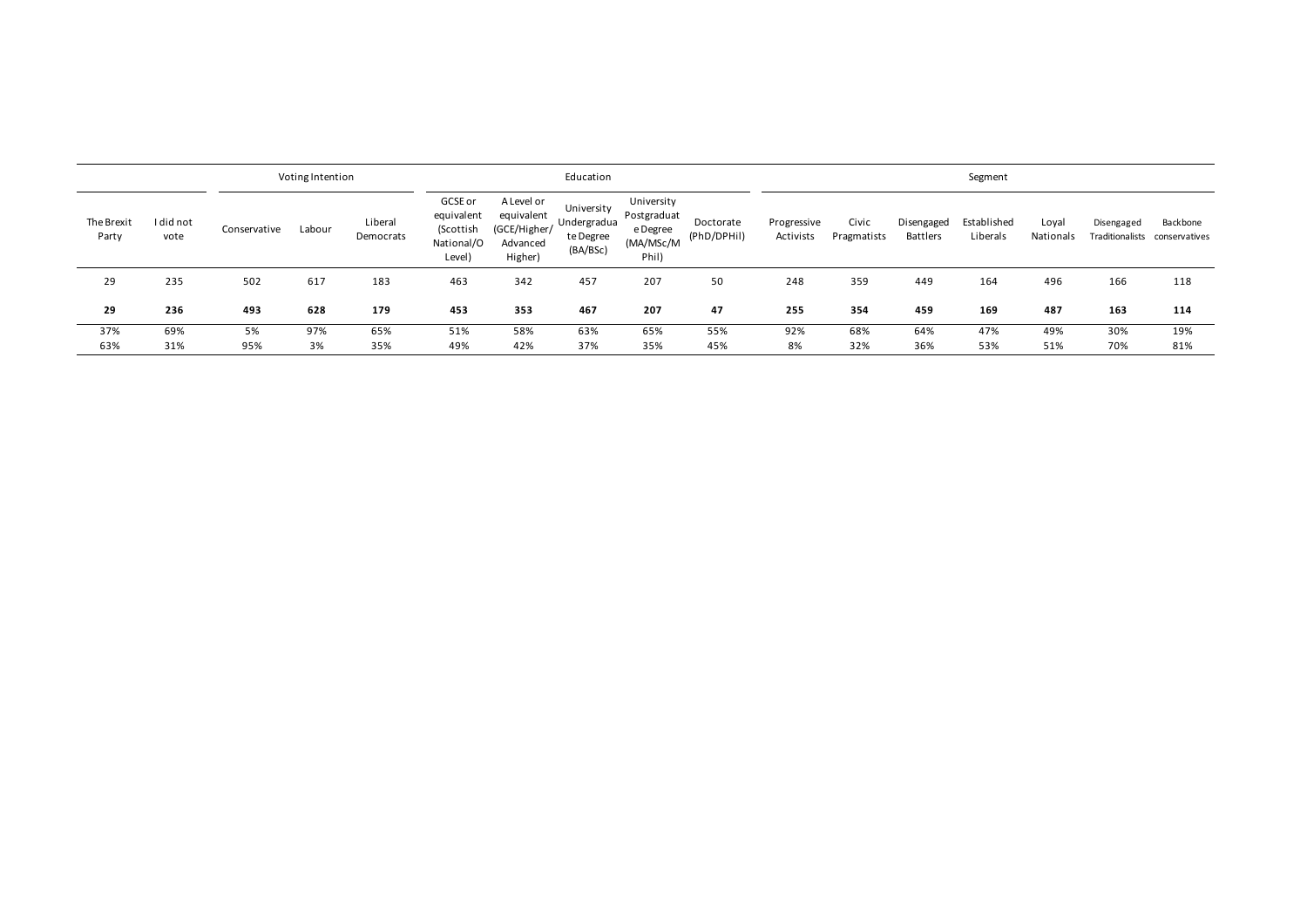

|                                                                                                |       |      | Gender |       |       |       | Age   | Social Grade |       |     |     |                |     |
|------------------------------------------------------------------------------------------------|-------|------|--------|-------|-------|-------|-------|--------------|-------|-----|-----|----------------|-----|
|                                                                                                | Total | Male | Female | 18-24 | 25-34 | 35-44 | 45-54 | 55-64        | $65+$ | AB  | C1  | C <sub>2</sub> | DE  |
| Unweighted                                                                                     | 2000  | 952  | 1038   | 252   | 332   | 326   | 336   | 300          | 454   | 561 | 463 | 443            | 524 |
| Weighted                                                                                       | 2000  | 983  | 1007   | 283   | 339   | 341   | 339   | 280          | 418   | 538 | 518 | 438            | 497 |
| It's a good thing when politicians<br>change their mind on big issues                          | 43%   | 47%  | 40%    | 26%   | 32%   | 41%   | 45%   | 49%          | 61%   | 49% | 38% | 38%            | 46% |
| It's neither a good thing nor bad<br>thing when politicians change<br>their mind on big issues | 41%   | 37%  | 44%    | 53%   | 46%   | 38%   | 42%   | 39%          | 31%   | 37% | 44% | 45%            | 38% |
| It's a bad thing when politicians<br>change their mind on big issues                           | 16%   | 16%  | 16%    | 21%   | 22%   | 21%   | 14%   | 12%          | 8%    | 13% | 18% | 18%            | 16% |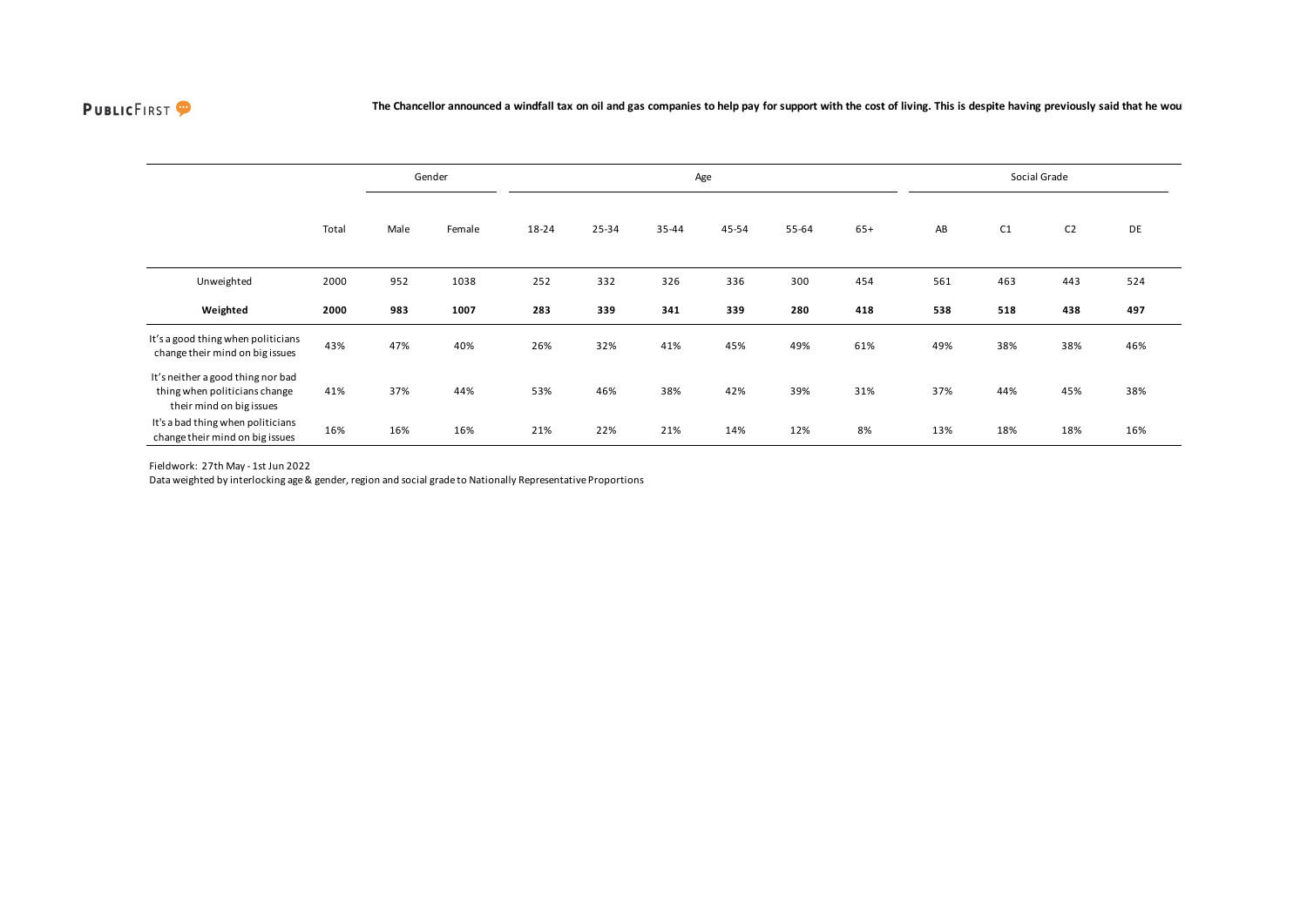ldn't. Some people call this a u-turn whenever politicians change their mind on big issues. Thinking about politicians changing their mind, which of the following best describes your view?

|        | Region |                       |                    |                  |                  |                                |            |            |          |       |       |        | EU 2016 Vote      |              |        |                     |  |
|--------|--------|-----------------------|--------------------|------------------|------------------|--------------------------------|------------|------------|----------|-------|-------|--------|-------------------|--------------|--------|---------------------|--|
| London |        | South East South West | East of<br>England | East<br>Midlands | West<br>Midlands | Yorkshire<br>and the<br>Humber | North East | North West | Scotland | Wales | Leave | Remain | I did not<br>vote | Conservative | Labour | Liberal<br>Democrat |  |
| 293    | 281    | 169                   | 180                | 137              | 188              | 168                            | 85         | 211        | 191      | 97    | 807   | 824    | 238               | 757          | 529    | 179                 |  |
| 289    | 268    | 165                   | 185                | 144              | 186              | 165                            | 82         | 227        | 186      | 103   | 786   | 825    | 244               | 744          | 539    | 173                 |  |
| 46%    | 45%    | 43%                   | 40%                | 43%              | 45%              | 44%                            | 43%        | 45%        | 42%      | 33%   | 47%   | 47%    | 29%               | 49%          | 41%    | 51%                 |  |
| 37%    | 43%    | 43%                   | 48%                | 41%              | 40%              | 42%                            | 39%        | 36%        | 36%      | 50%   | 38%   | 36%    | 55%               | 37%          | 40%    | 39%                 |  |
| 17%    | 13%    | 14%                   | 13%                | 16%              | 15%              | 14%                            | 18%        | 19%        | 22%      | 17%   | 15%   | 16%    | 16%               | 14%          | 19%    | 10%                 |  |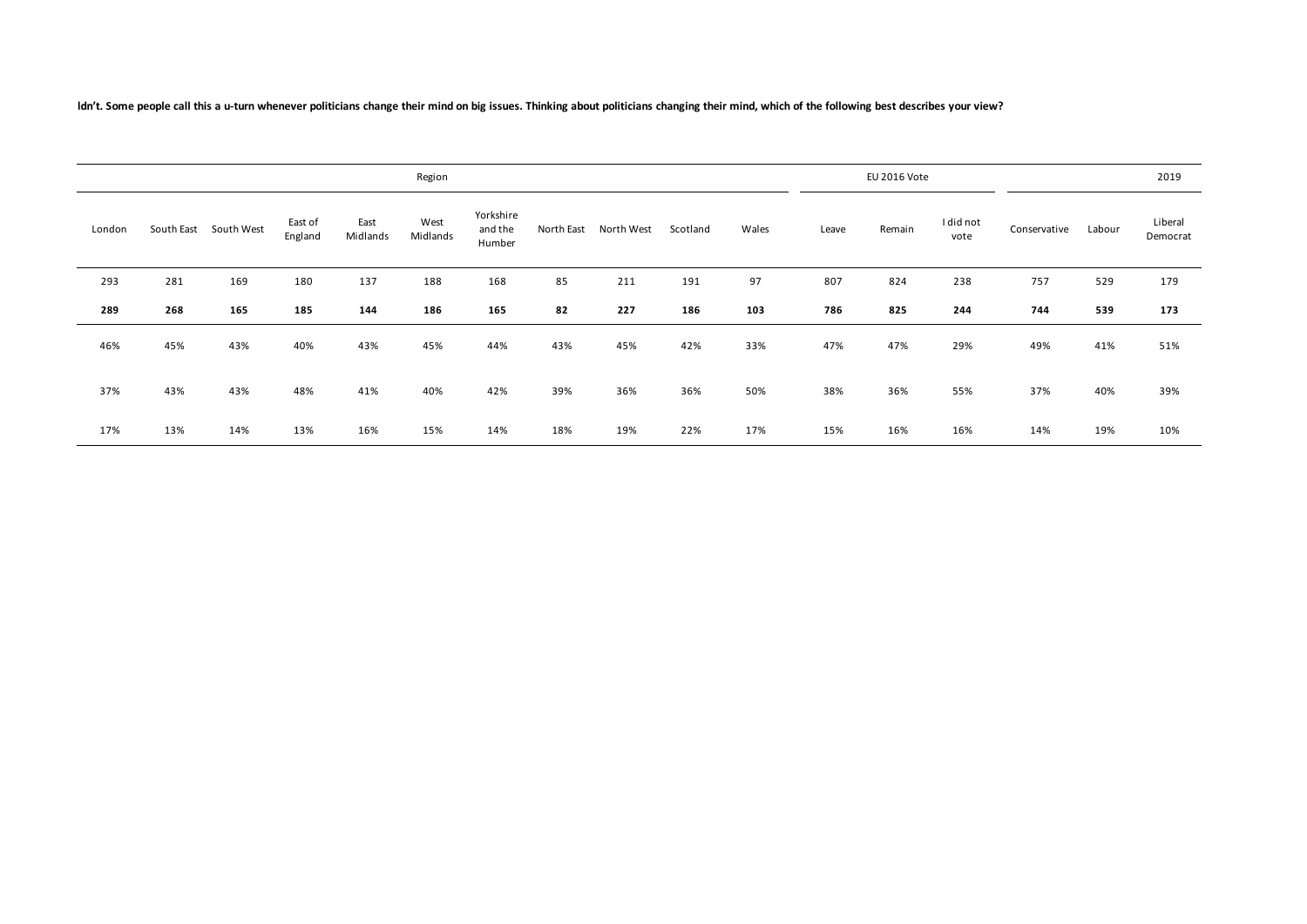| Voting Intention    |                   |              |        |                      |                                                            |                                                                 | Education                                          |                                                             |                          | Segment                  |                      |                        |                         |                    |            |                                           |
|---------------------|-------------------|--------------|--------|----------------------|------------------------------------------------------------|-----------------------------------------------------------------|----------------------------------------------------|-------------------------------------------------------------|--------------------------|--------------------------|----------------------|------------------------|-------------------------|--------------------|------------|-------------------------------------------|
| The Brexit<br>Party | I did not<br>vote | Conservative | Labour | Liberal<br>Democrats | GCSE or<br>equivalent<br>(Scottish<br>National/O<br>Level) | A Level or<br>equivalent<br>(GCE/Higher/<br>Advanced<br>Higher) | University<br>Undergradua<br>te Degree<br>(BA/BSc) | University<br>Postgraduat<br>e Degree<br>(MA/MSc/M<br>Phil) | Doctorate<br>(PhD/DPHil) | Progressive<br>Activists | Civic<br>Pragmatists | Disengaged<br>Battlers | Established<br>Liberals | Loyal<br>Nationals | Disengaged | Backbone<br>Traditionalists conservatives |
| 29                  | 235               | 502          | 617    | 183                  | 463                                                        | 342                                                             | 457                                                | 207                                                         | 50                       | 248                      | 359                  | 449                    | 164                     | 496                | 166        | 118                                       |
| 29                  | 236               | 493          | 628    | 179                  | 453                                                        | 353                                                             | 467                                                | 207                                                         | 47                       | 255                      | 354                  | 459                    | 169                     | 487                | 163        | 114                                       |
| 53%                 | 30%               | 51%          | 40%    | 51%                  | 45%                                                        | 38%                                                             | 44%                                                | 45%                                                         | 46%                      | 49%                      | 43%                  | 36%                    | 44%                     | 47%                | 38%        | 49%                                       |
| 33%                 | 52%               | 36%          | 42%    | 37%                  | 41%                                                        | 46%                                                             | 40%                                                | 39%                                                         | 41%                      | 41%                      | 42%                  | 44%                    | 47%                     | 34%                | 45%        | 34%                                       |
| 13%                 | 18%               | 13%          | 18%    | 12%                  | 14%                                                        | 16%                                                             | 17%                                                | 17%                                                         | 13%                      | 9%                       | 14%                  | 20%                    | 10%                     | 19%                | 17%        | 17%                                       |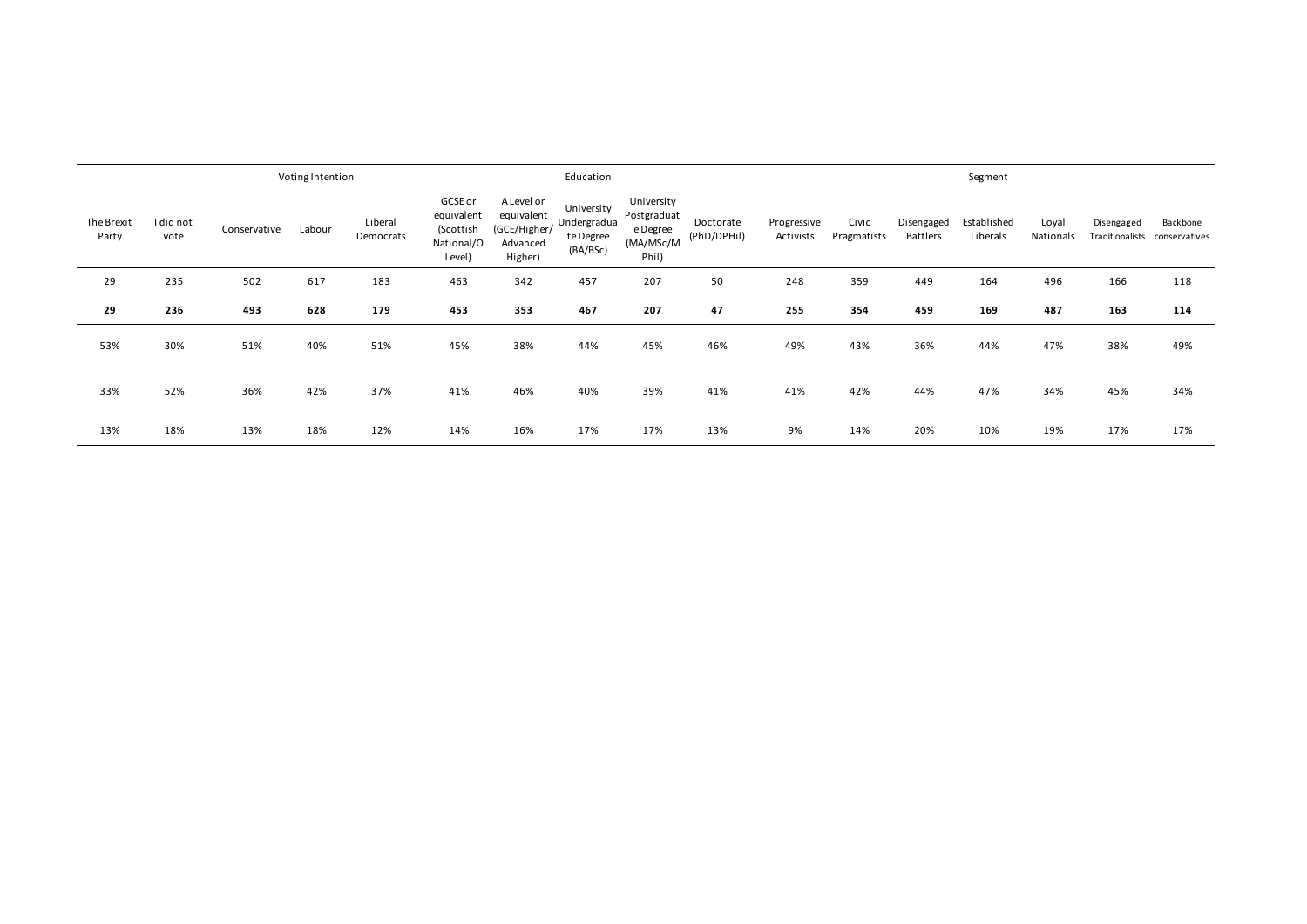

|                        |       |      | Gender | Age   |       |       |       |       |       |     | Social Grade |                |     |  |  |
|------------------------|-------|------|--------|-------|-------|-------|-------|-------|-------|-----|--------------|----------------|-----|--|--|
|                        | Total | Male | Female | 18-24 | 25-34 | 35-44 | 45-54 | 55-64 | $65+$ | AB  | C1           | C <sub>2</sub> | DE  |  |  |
| Unweighted             | 2000  | 952  | 1038   | 252   | 332   | 326   | 336   | 300   | 454   | 561 | 463          | 443            | 524 |  |  |
| Weighted               | 2000  | 983  | 1007   | 283   | 339   | 341   | 339   | 280   | 418   | 538 | 518          | 438            | 497 |  |  |
| Too little             | 59%   | 54%  | 64%    | 57%   | 59%   | 59%   | 68%   | 67%   | 49%   | 53% | 58%          | 61%            | 65% |  |  |
| About the right amount | 29%   | 33%  | 25%    | 29%   | 27%   | 29%   | 22%   | 23%   | 39%   | 34% | 29%          | 27%            | 25% |  |  |
| Too much               | 5%    | 6%   | 3%     | 7%    | 7%    | 6%    | 3%    | 3%    | 3%    | 5%  | 5%           | 4%             | 4%  |  |  |
| Don't Know             | 7%    | 7%   | 8%     | 6%    | 8%    | 6%    | 8%    | 7%    | 9%    | 7%  | 9%           | 7%             | 6%  |  |  |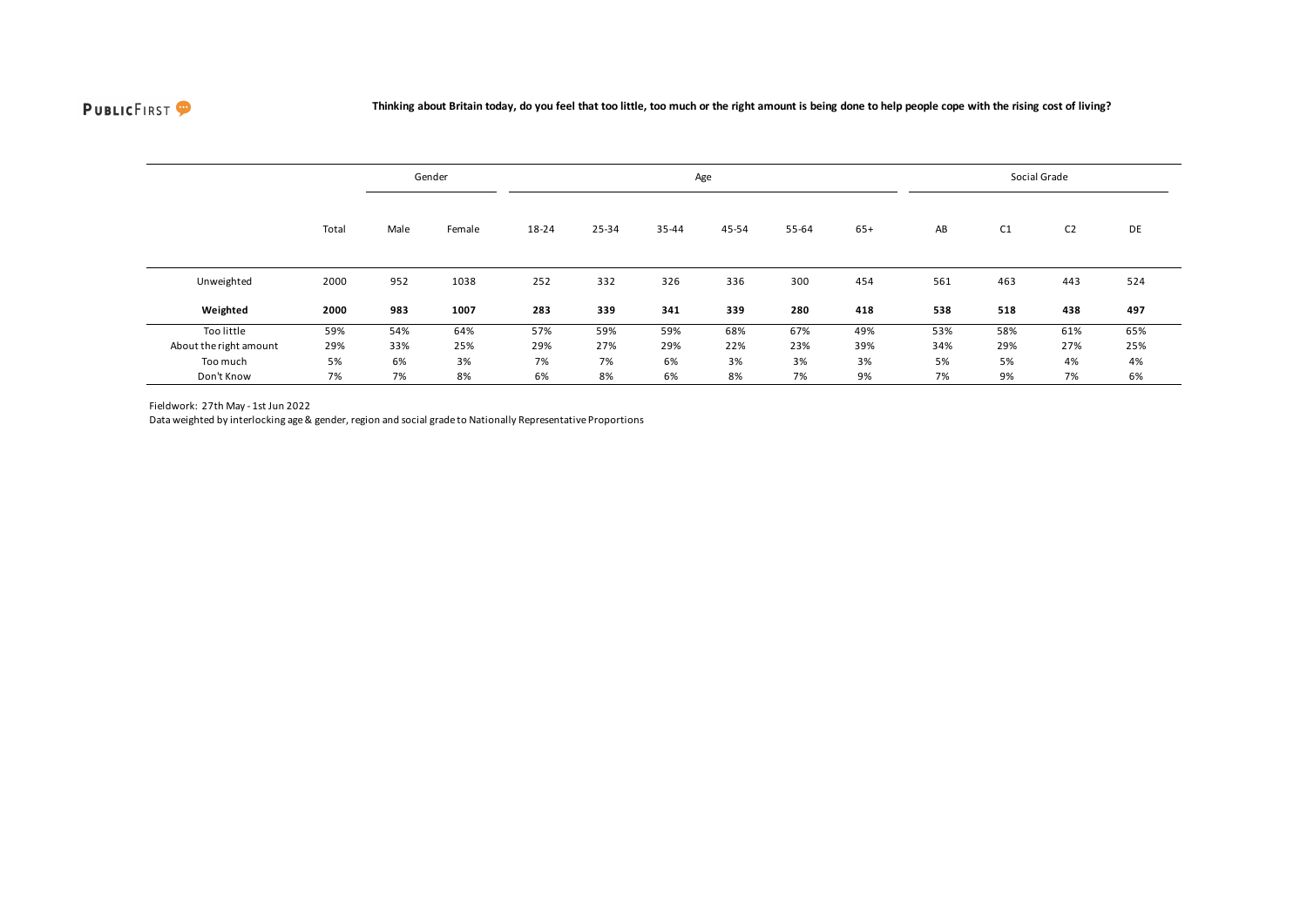|        | Region     |            |                    |                  |                  |                                |            |            |          |       |       |        | EU 2016 Vote      |              | 2019   |                     |
|--------|------------|------------|--------------------|------------------|------------------|--------------------------------|------------|------------|----------|-------|-------|--------|-------------------|--------------|--------|---------------------|
| London | South East | South West | East of<br>England | East<br>Midlands | West<br>Midlands | Yorkshire<br>and the<br>Humber | North East | North West | Scotland | Wales | Leave | Remain | I did not<br>vote | Conservative | Labour | Liberal<br>Democrat |
| 293    | 281        | 169        | 180                | 137              | 188              | 168                            | 85         | 211        | 191      | 97    | 807   | 824    | 238               | 757          | 529    | 179                 |
| 289    | 268        | 165        | 185                | 144              | 186              | 165                            | 82         | 227        | 186      | 103   | 786   | 825    | 244               | 744          | 539    | 173                 |
| 51%    | 53%        | 60%        | 57%                | 58%              | 55%              | 59%                            | 72%        | 65%        | 70%      | 67%   | 55%   | 62%    | 60%               | 48%          | 69%    | 59%                 |
| 35%    | 31%        | 26%        | 33%                | 30%              | 33%              | 30%                            | 20%        | 23%        | 22%      | 21%   | 33%   | 27%    | 24%               | 39%          | 23%    | 30%                 |
| 7%     | 5%         | 5%         | 4%                 | 4%               | 5%               | 6%                             | 1%         | 4%         | 3%       | 3%    | 4%    | 5%     | 6%                | 5%           | 4%     | 4%                  |
| 7%     | 11%        | 8%         | 7%                 | 9%               | 8%               | 4%                             | 7%         | 7%         | 4%       | 8%    | 8%    | 6%     | 10%               | 8%           | 3%     | 7%                  |